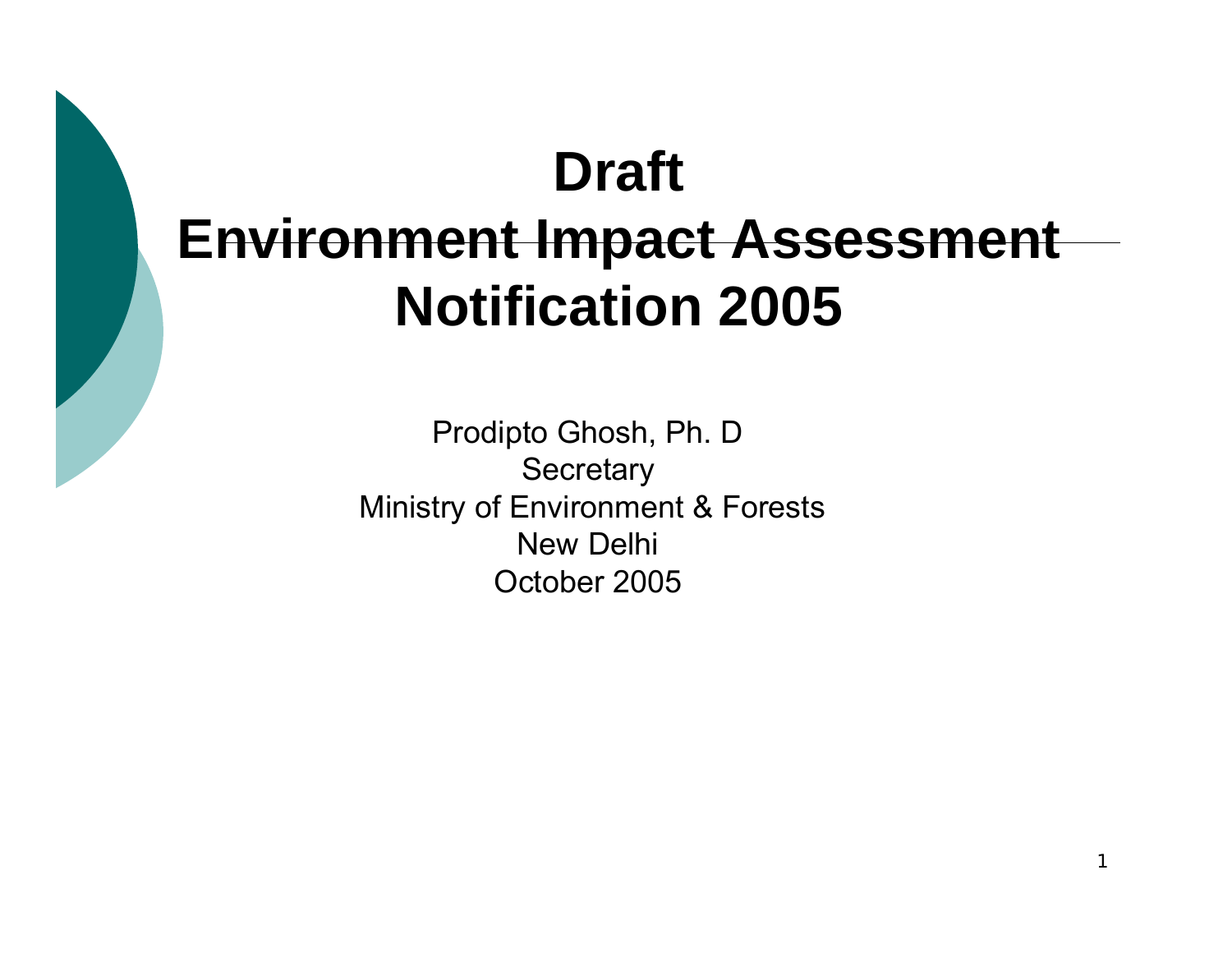#### **Existing System: EIA Notification 1994**

- ${\bigcirc}$  EIA mandatory for 32 categories of developmental projects in the sectors of:
	- $\bullet$ **Industry**
	- $\bullet$ Thermal power
	- $\bullet$ Mining
	- $\bullet$ River valley
	- $\bullet$ Infrastructure and nuclear power
	- $\bullet$ Large construction projects
	- $\bullet$ Industrial estates
- $\bigcirc$  Two-stage clearance for site-specific projects:
	- $\bullet$ Mining
	- Pit-head thermal power projects
	- $\bullet$ River valley projects
	- $\bullet$ Ports and harbors.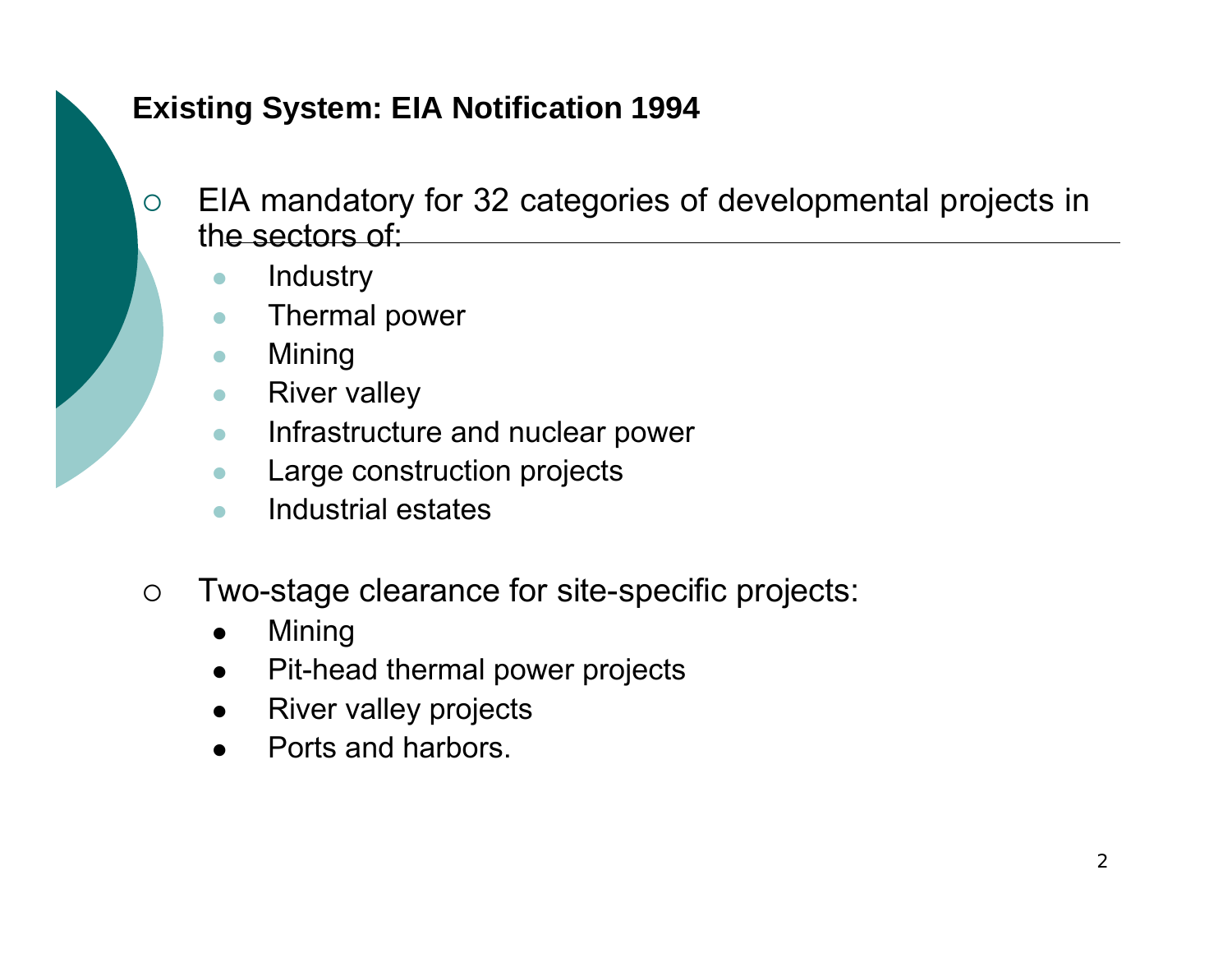

project feasibility studies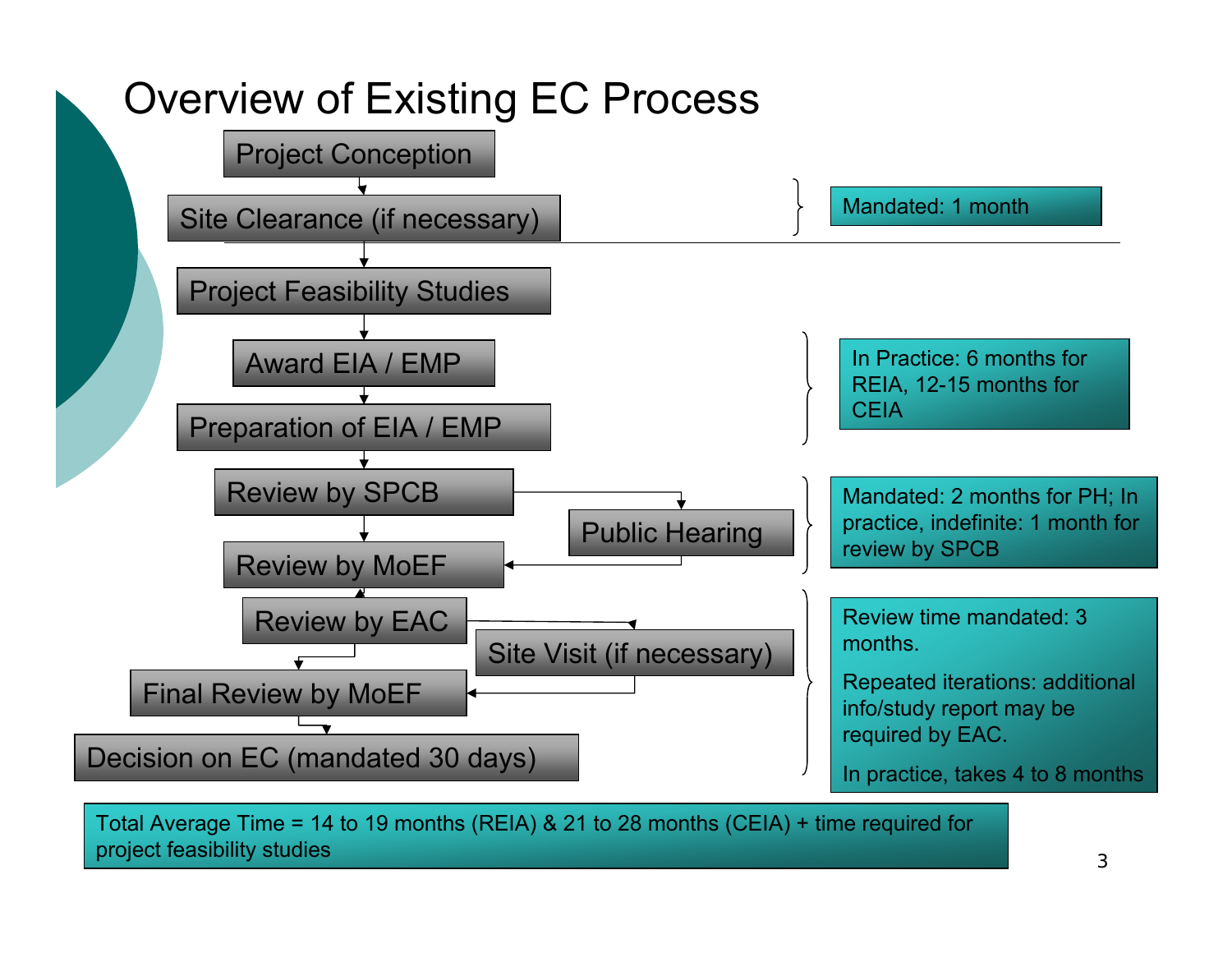

### **Reforms in EC process**

- A comprehensive review undertaken by the MOEF under the Environmental Management and Capacity Building Project EMCB) funded by World Bank in 2001
- This review by MOEF brought out the need for reforms in line with the Govindarajan Committee recommendations
- ${\bigcirc}$  Re-engineering is based on principles given in Govindarajan Committee recommendations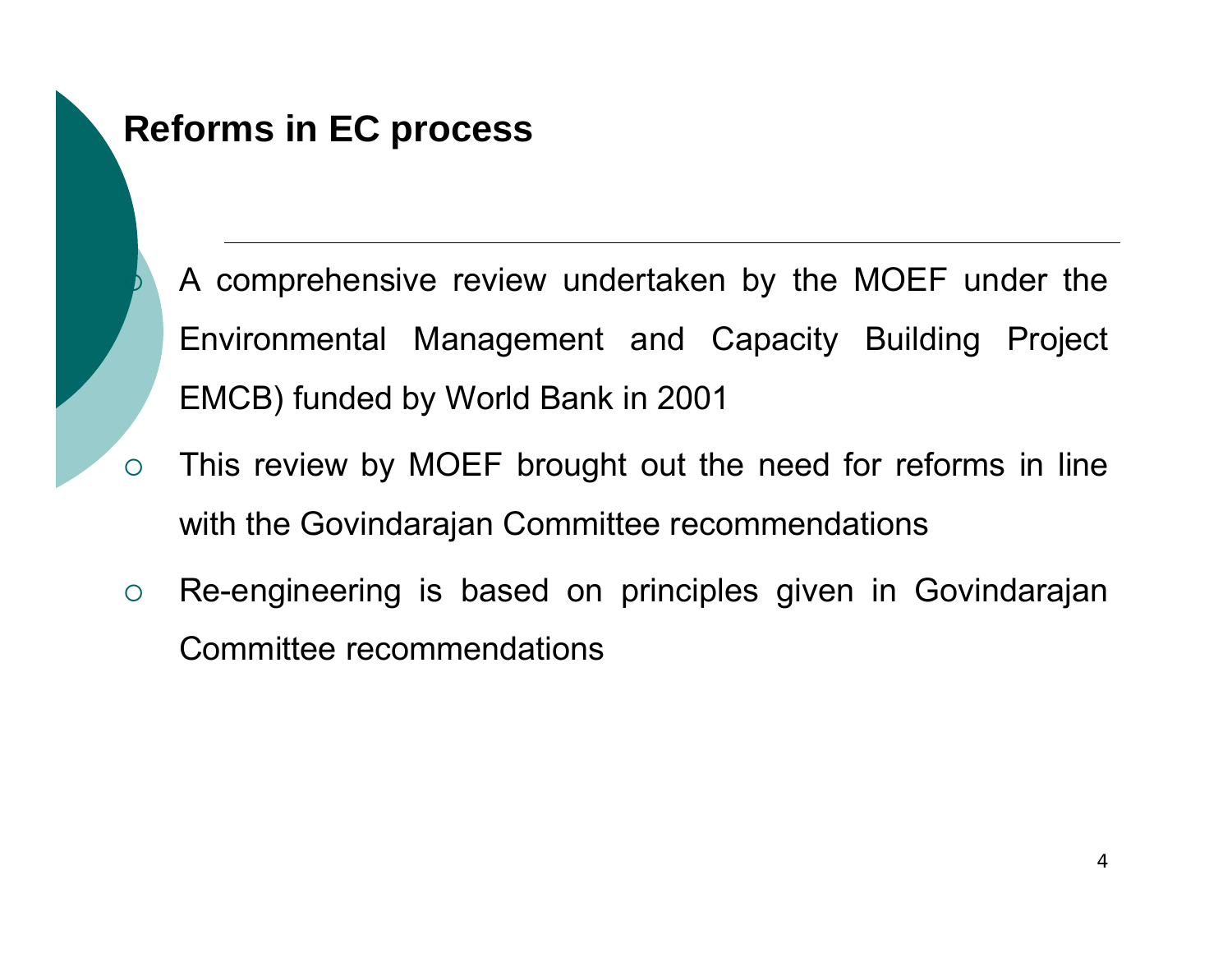

# **Problems in existing EC Process**

Time consuming and requiring undue effort

- Disproportionate/unnecessary details sought with applications
- Delays in appraisal meetings
- $\bullet$ Reopening of technical issues during various stages of appraisal
- $\bullet$ Poor quality of EIA studies
- $\bullet$  Insistence on clearances by other regulatory agencies before appraisal is conducted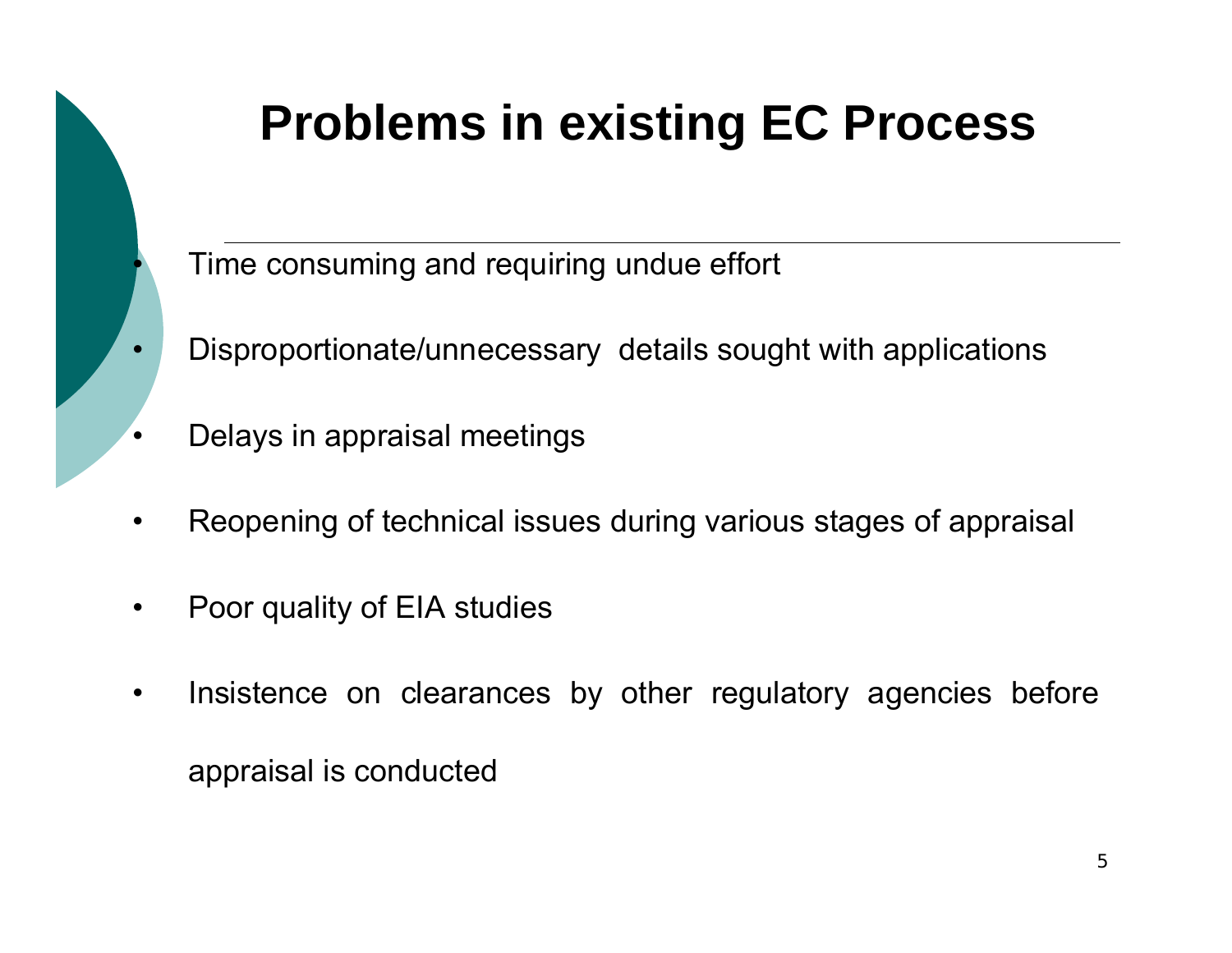### **Addressing the Problems - Generic and Specific**

 ${\color{blue}\mathsf{O}}$ 

- Problems in MoEFs regulatory systems have been segregated as "generic" i.e. common to all systems; and "specific" issues relating to particular systems
- { Generic issues have been addressed by *enforceable* "Good Practices in Regulation" (issued 7.05.04) and "Operational Guidelines for Good Practices" (issued 15.09.04)
- $\circ$  Specific issues relating to EIA process have been addressed through a systematic re-engineering exercise.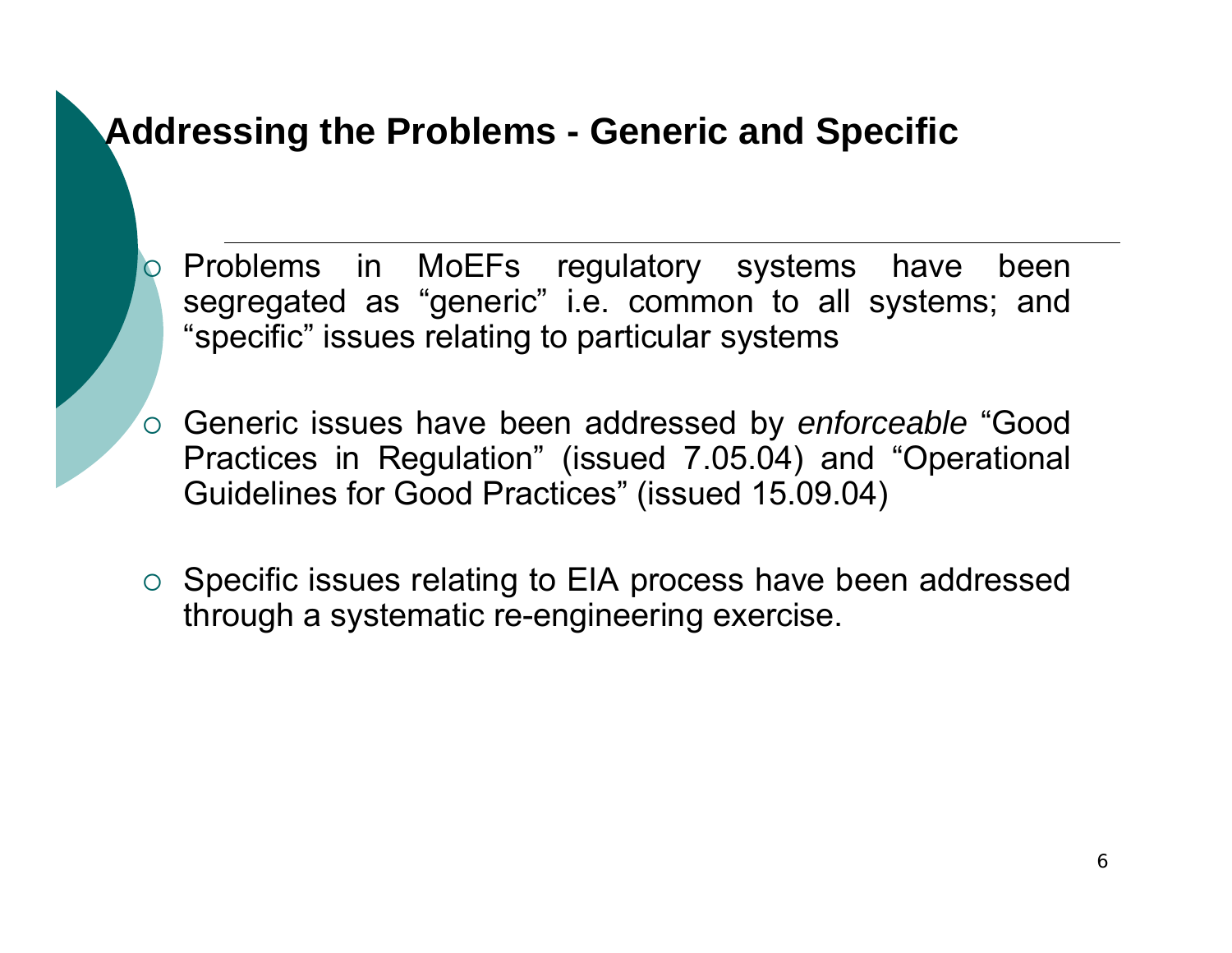

### **"Good Practices (GP)…"**

#### **GP comprises the following**:

 Fixed dates (e.g. 3rd Wednesday of each month) for meetings of expert cttee/regulator; agenda on website 15 days earlier

- Initial consideration of applications to be taken up without fail in 1<sup>st</sup> meeting of Cttee/regulator following 30 days after receipt in MoEF (for technical scrutiny)
- i.At 1<sup>st</sup> meeting, all required information to be advised to applicant and *additional information not to be sought afterwards under any circumstances*
- ii. On applicant completing any due diligence required, subsequent consideration at next meeting following 30 days of reporting outcome of due diligence to MoEF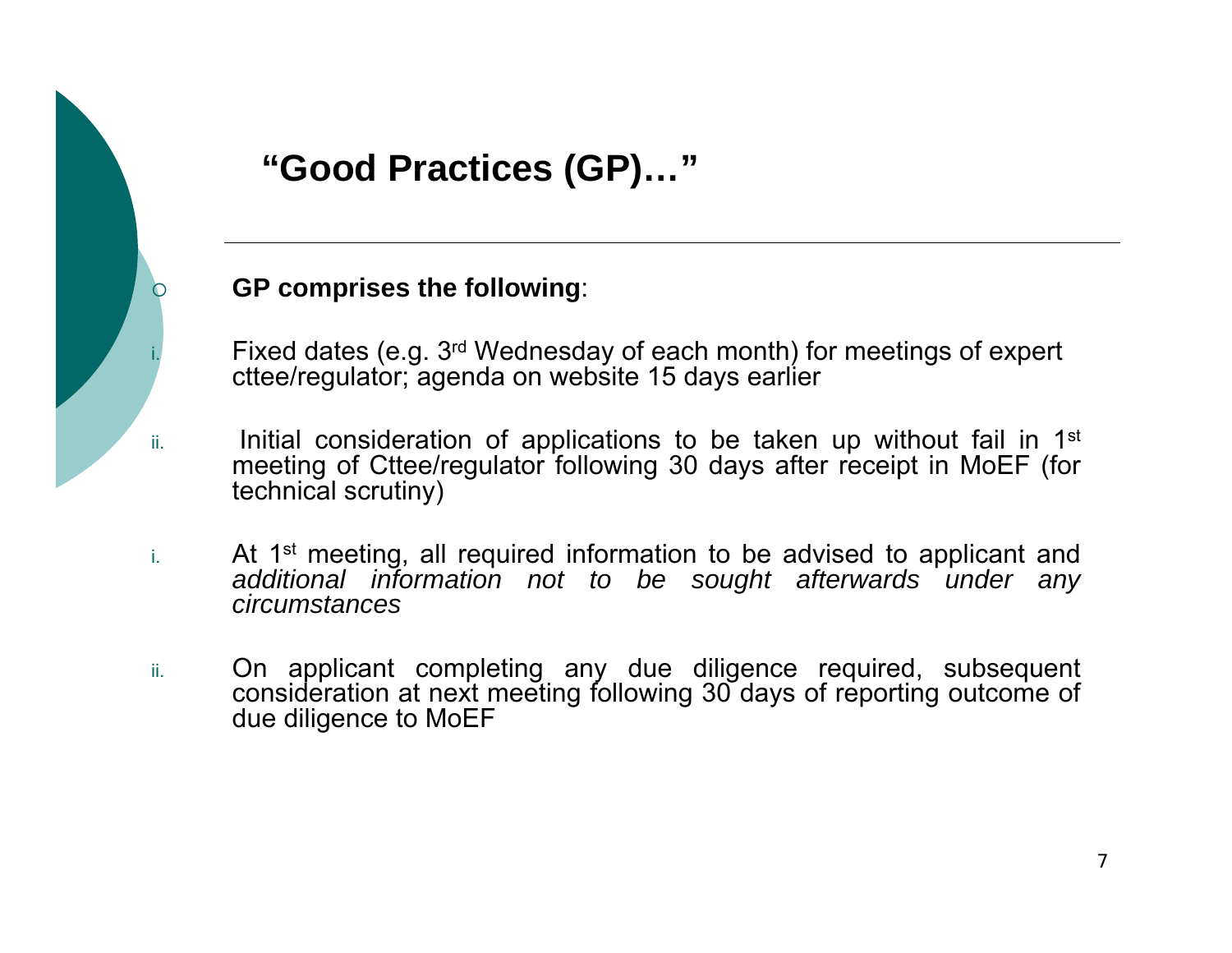

### **"Good Practices (GP)…"**

- iv. Cttee/regulator not to act as watchdog for other regulators i.e. different regulatory mechanisms to proceed *in parallel* and not sequentially
- v. Applicant to be given opportunity to present proposal to Cttee/regulator in person
- vi. Only Speaking Orders/Recommendations by Cttee/regulator
	- MoEF staff are *accountable* for following GP guidelines and Operational Instructions
	- Implementation is reviewed every fortnight in Sr. Officers Meeting!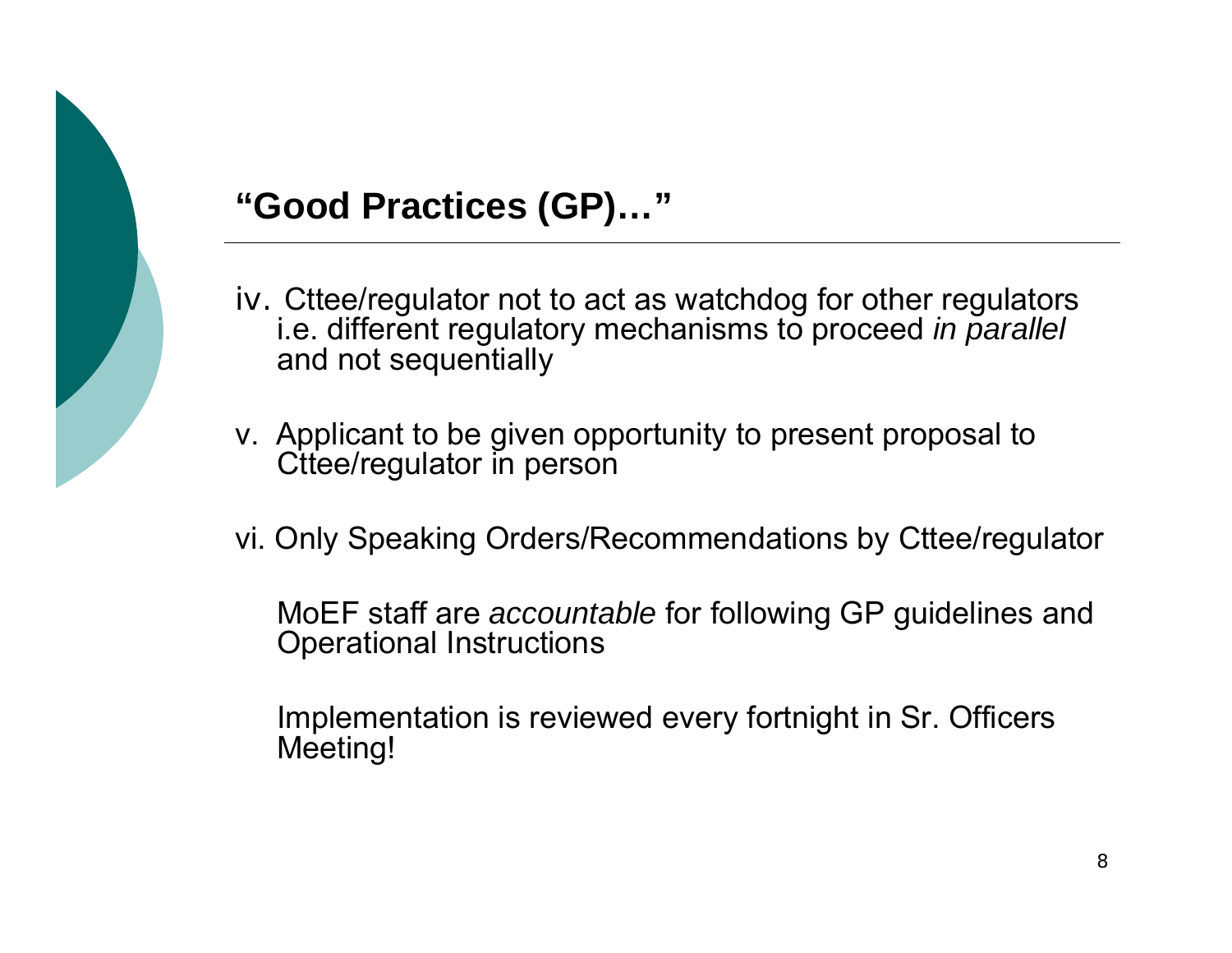

## **Re-Engineering of EC process**

- $\circ$  Used results of World Bank EMCB project
- $\circ$  Detailed consultations with concerned stakeholders on draft report
- $\circ$  Draft further revised in MOEF
- $\circ$  Draft notification finalized and issued on 15.9.2005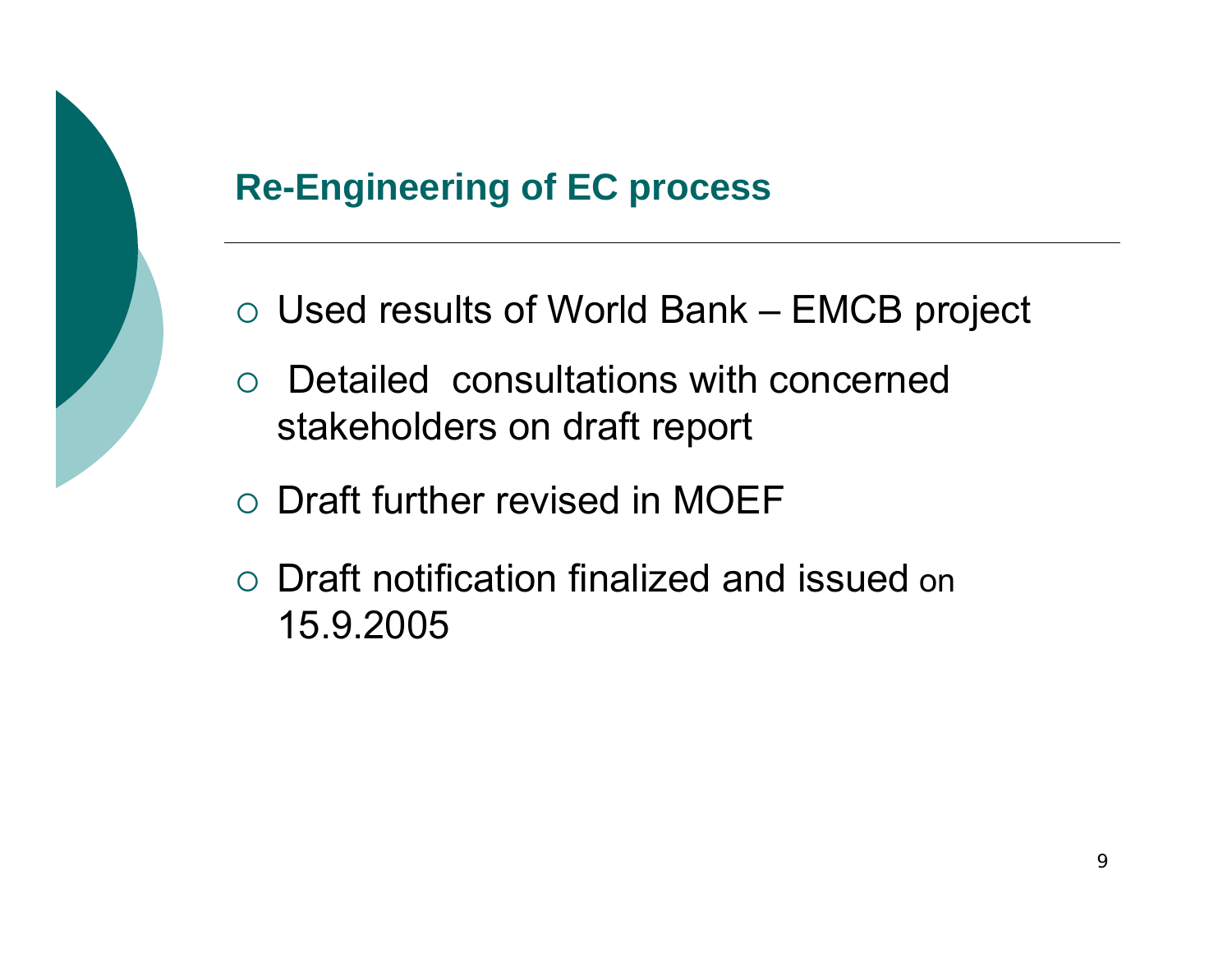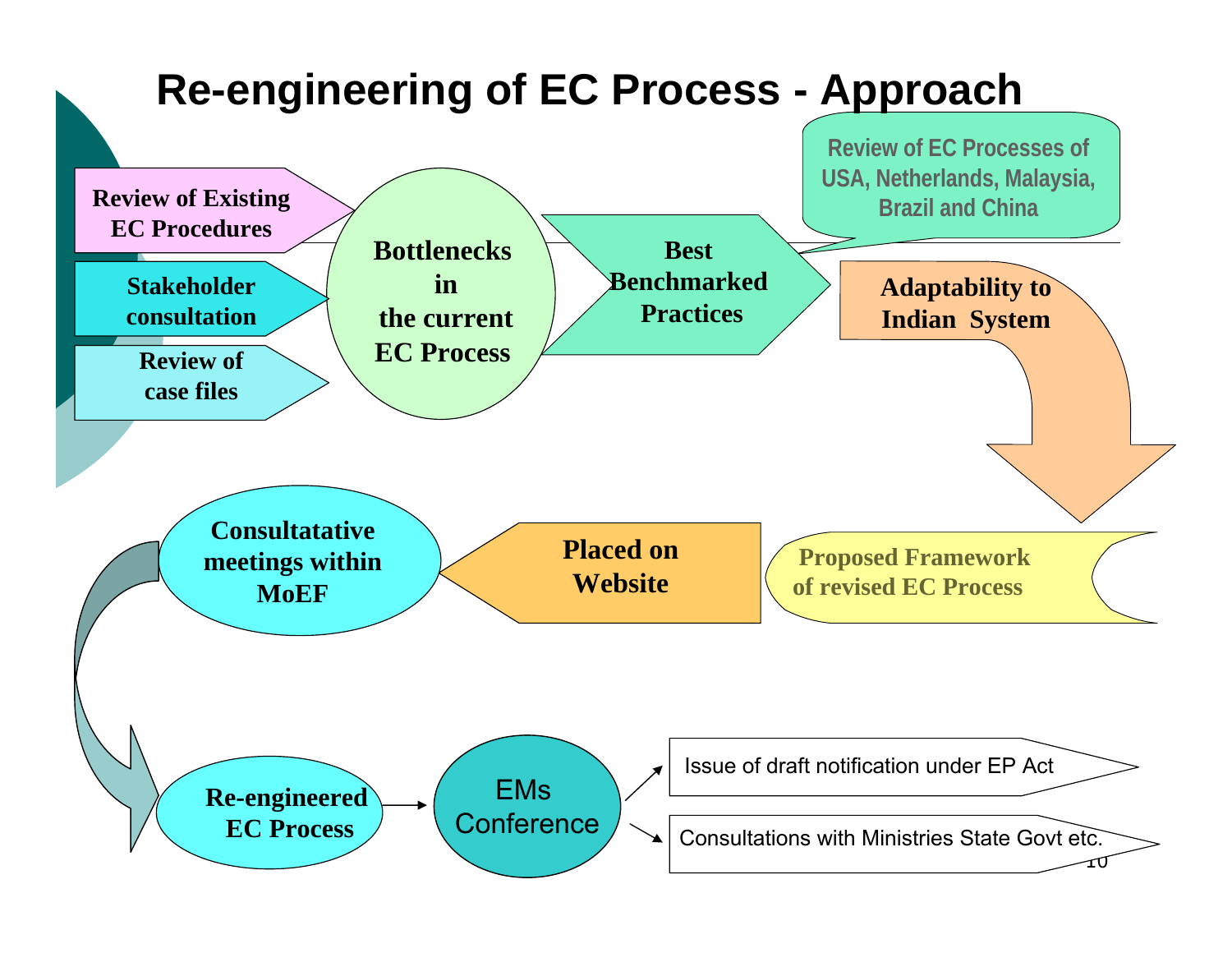### Proposed Re-engineered EC process …

- { **Step 1**: Proponent prepares a checklist EIA in terms of standard prescribed format (*process is under control of proponent*)
- { **Step 2**: Proponent submits checklist EIA to State PCB and MoEF simultaneously
- { **Step 3**: In-house examination by MoEF staff, but mandatory submission to EAC for initial consideration within time-period specified by GP guidelines; *no issues to be raised directly with proponent by MoEF staff*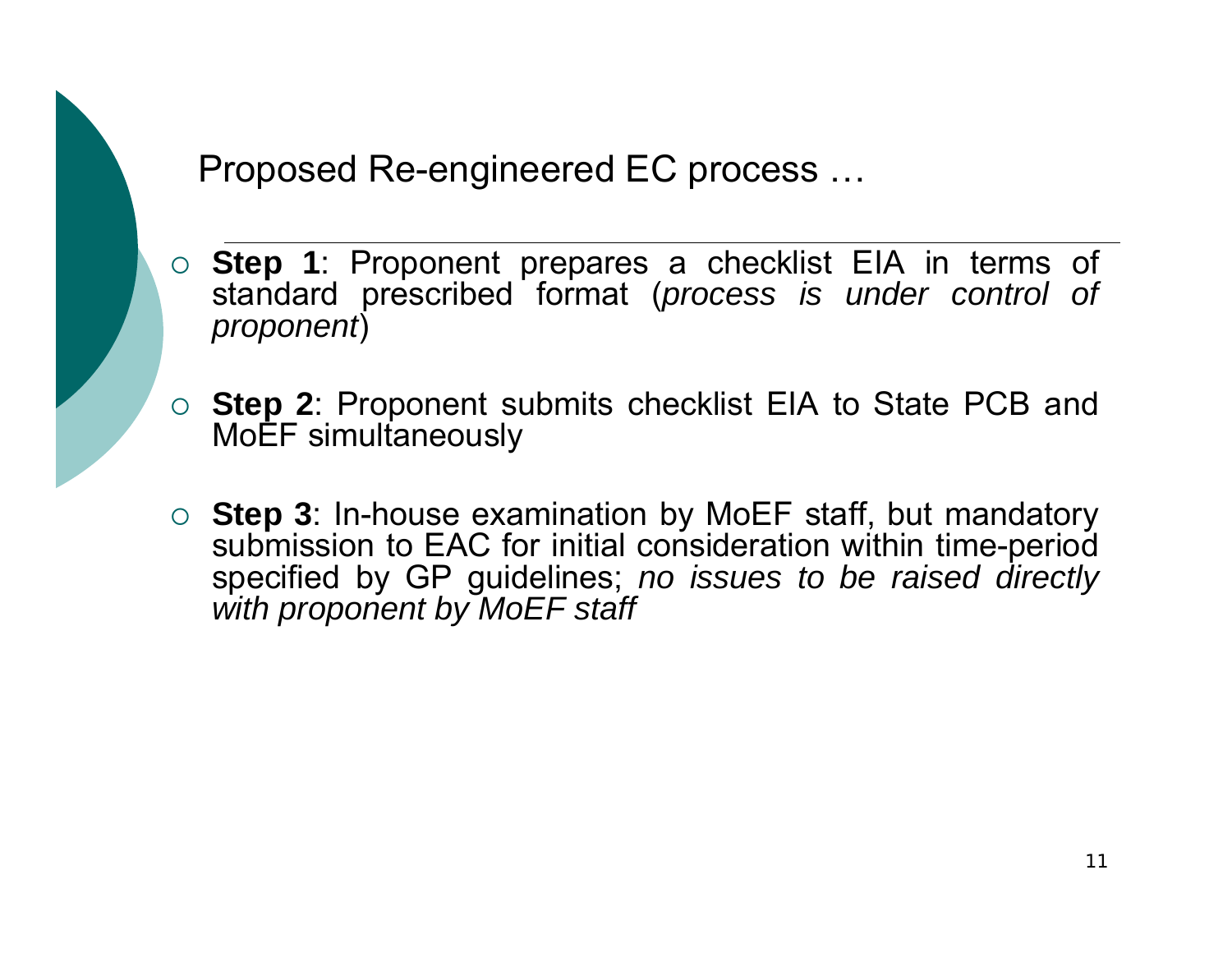#### Re-engineered EC…

 $\overline{O}$ 

 **Step 4**: "Screening": EAC determines environmental category (i.e. 'A' for clearance by Centre; 'B' for clearance by SEIAA); and "Scoping": i.e.TORs of the EIA for Cat A. State Government participates in screening and scoping,



- $\Omega$  **Step 6:** Public hearing to be conducted by SPCB within stipulated 60 days; *if not MoEF will nominate another agency under control of Central Government to do so*
- $\circ$ **Step 7:** Proponent submits completed EIA and results of public hearing to MoEF; in-house comments by MoEF but no correspondence/queries directly with proponent by MoEF staff;
- { **Step 8 :** MoEF submits EIA with comments to EAC within time period specified in GP guidelines
- { **Step 9**: EAC considers EIA together with MoEF comments; any information/clarifications to be sought **only once** in consolidated manner. Process to be completed in terms of GP guidelines time-limits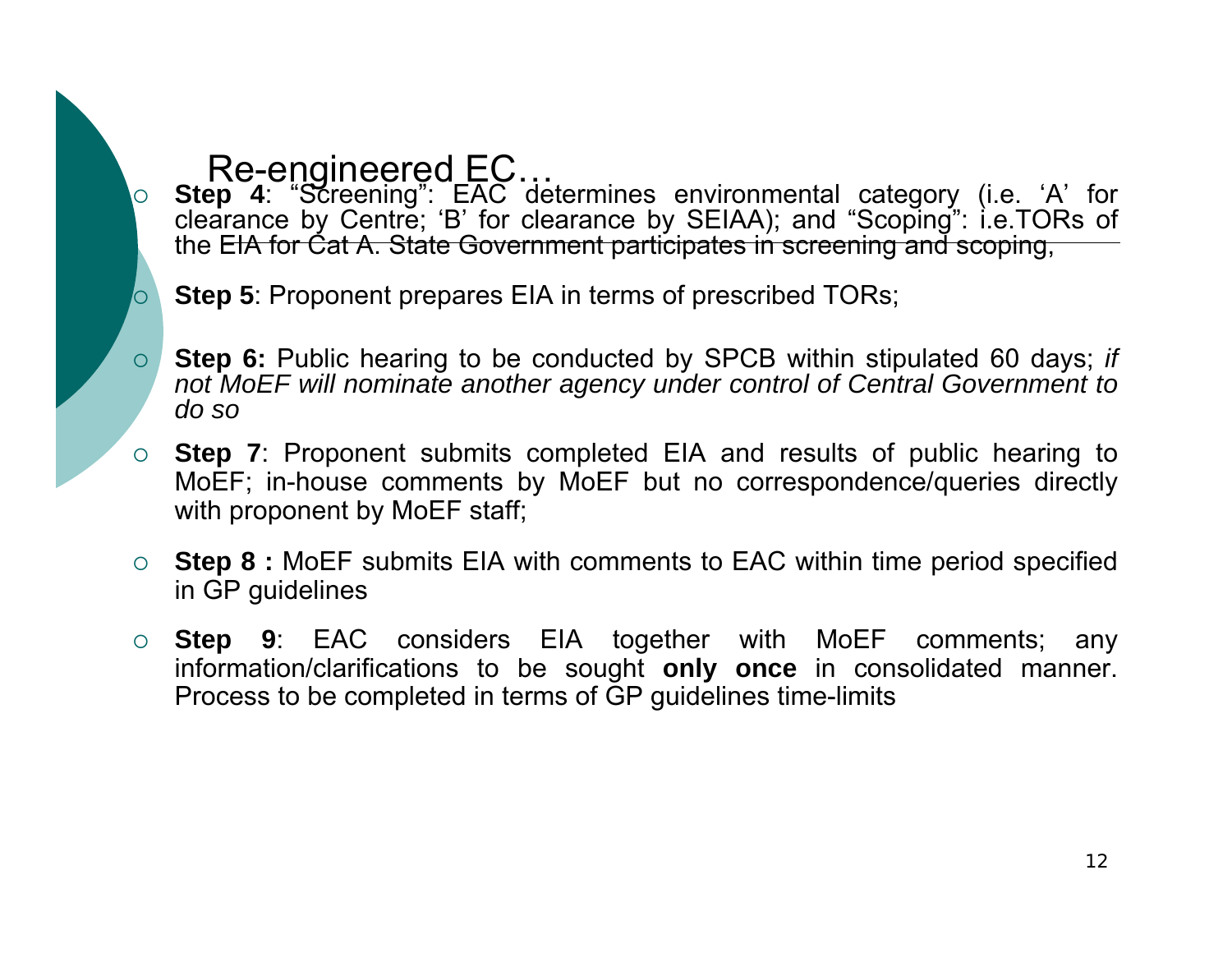

#### Re-engineered EC…

- { **Step 10**: EAC recommendations to be submitted by MoEF with in-house comments to MEF; any information/queries may be sought by MEF only, not by staff
- { **Step 11**: MoEF issues clearance with MEFs orders (statutory limit: 120 days limit from EACs recommendations), failing which proponent may proceed *in line with EACs recommendations*
- { **Other**: Entire process from initial receipt of checklist to final clearance/refusal to be placed on MoEF website updated at each stage to facilitate stakeholder review of adherence to process/GP guidelines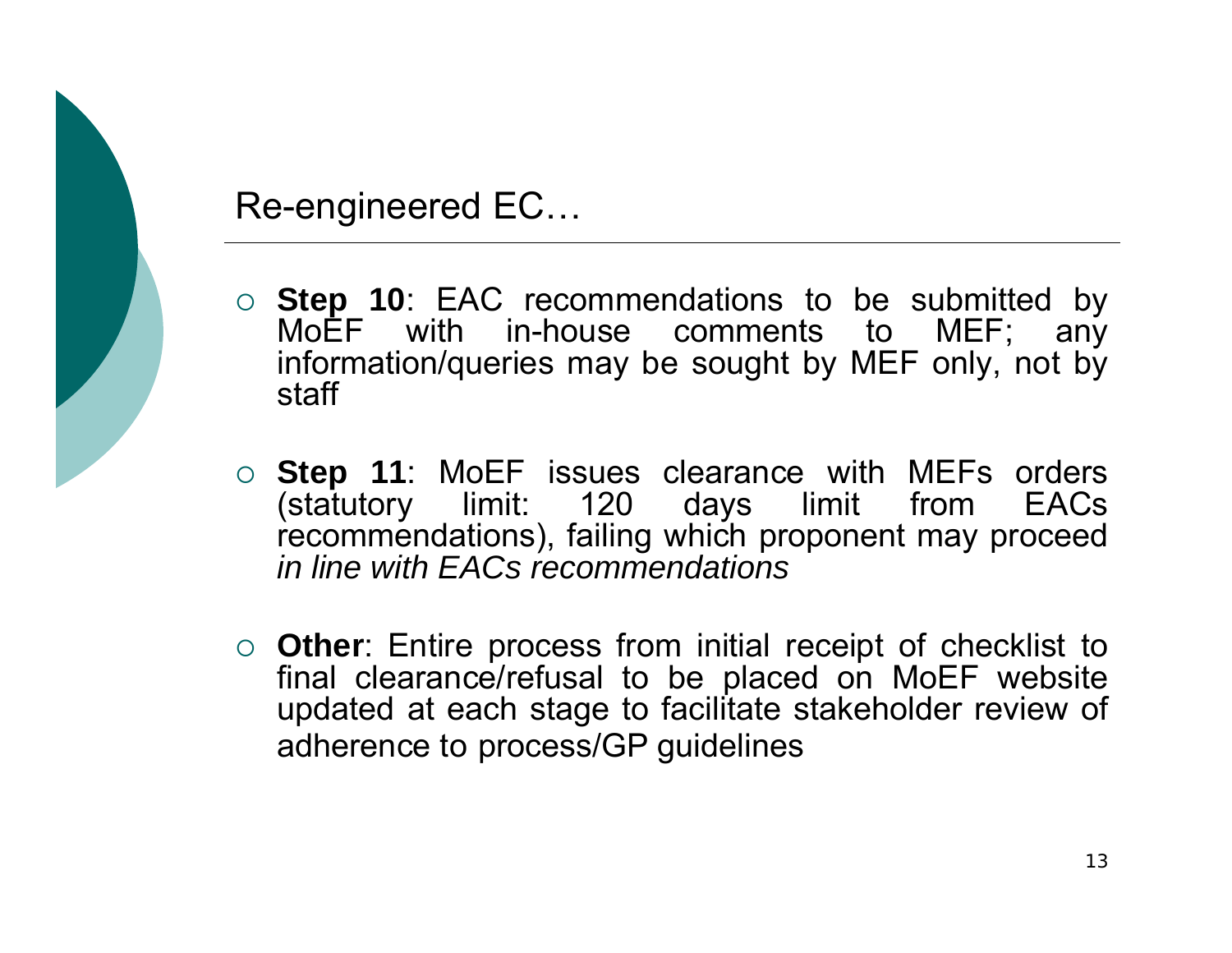### **Overview of Re-engineered EC Process**

**Initial Screening by Project Proponent (PP), for exclusion (from Cat-A, Cat-A/B)** – followed by form-filling by the applicant, in case the project falls under Cat-A or Cat-A/B)



**Total Time for Category-A = 10.5 to 12 months (with certainty in time)**

14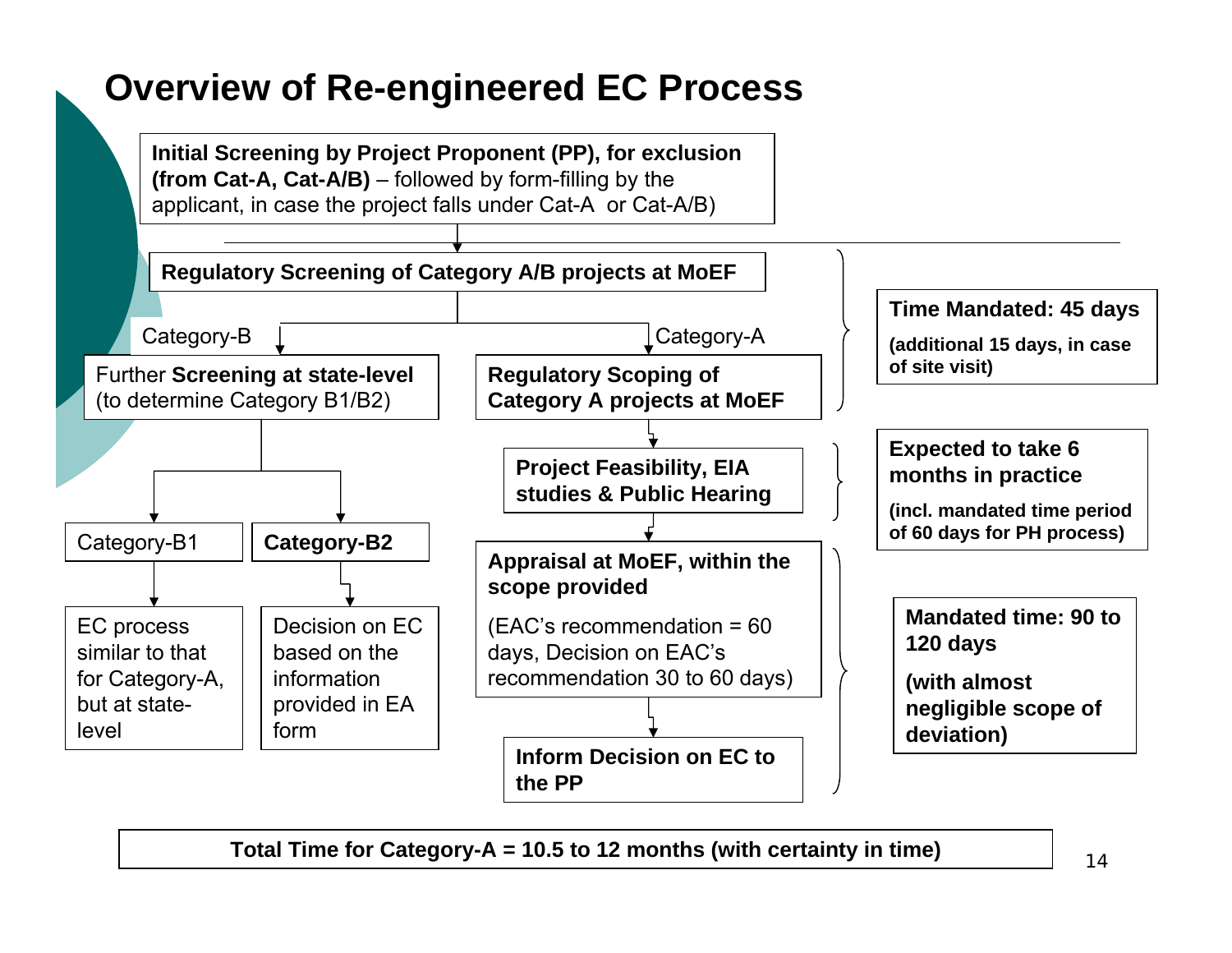## Conceptual basis of categorization of projects

- ${\circ}$ Scale of Impact
- ${\circ}$ Severity of Impact
- ${\circ}$ Nature of location
- ${\circ}$  Based on above, categories of regulated activities are:
	- Category A: Clearance by Central Government
	- Category B: Clearance by State level Environmental Appraisal Agency
	- Category A/B: Classified by EAC of Central Government into A or B on basis of checklist at Screening stage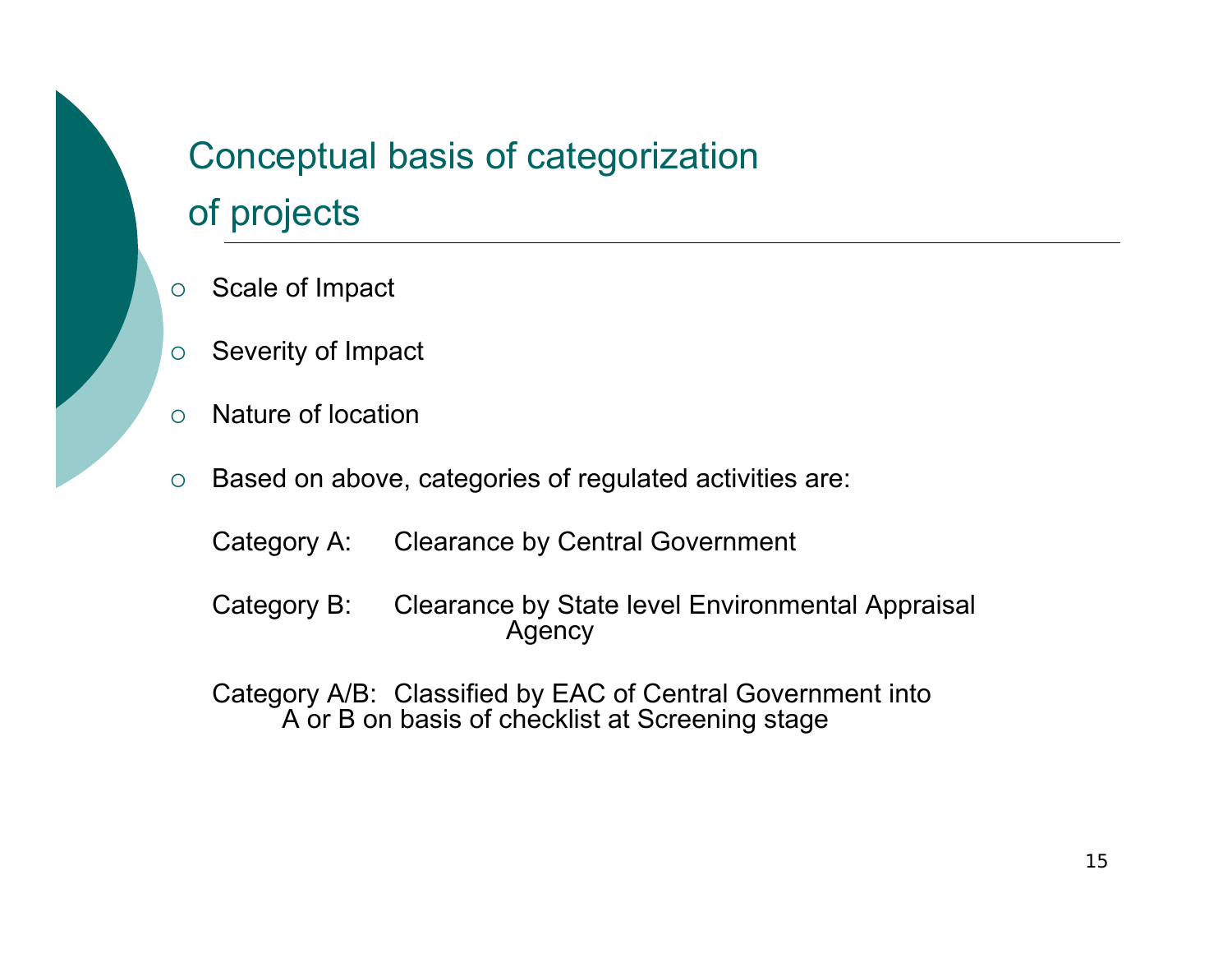### Comparison of Existing & Proposed systems

| <b>Steps</b>                  | <b>Problem(s) in Existing System</b>                                                                                 | How addressed in proposed system                                                                                                                           |  |  |
|-------------------------------|----------------------------------------------------------------------------------------------------------------------|------------------------------------------------------------------------------------------------------------------------------------------------------------|--|--|
| Screening                     | Related to project investment, and nature<br>of activity without reference to likely<br>impacts                      | Criteria are: Scale of impact, severity of<br>impact, nature of location                                                                                   |  |  |
| Scoping                       | None: Project Consultant has to guess at<br>concerns of regulator                                                    | EAC specifies TORs leaving no scope<br>for repeated iterations in EIA Process                                                                              |  |  |
| <b>Public</b><br>Consultation | Unstructured method, isolated from EMP<br>and duration<br>not under control<br>of.<br>proponent                      | <b>Clear</b><br>timeframe<br>structure;<br>is.<br>determinate;<br>safeguard<br>against<br>perverse iterations                                              |  |  |
|                               | Time limit of 60 days for PH (but no<br>remedy if not done)                                                          | Time limit of 60 days for PH (but<br>alternative provided if not done)                                                                                     |  |  |
| Appraisal                     | Centralized; uncertain with respect to time<br>and information for decision-making<br>leading to multiple iterations | Decentralized. Defined time &<br>information limits and outcomes at<br>each stage of processing & decision-<br>making leading to certainty in<br>timeframe |  |  |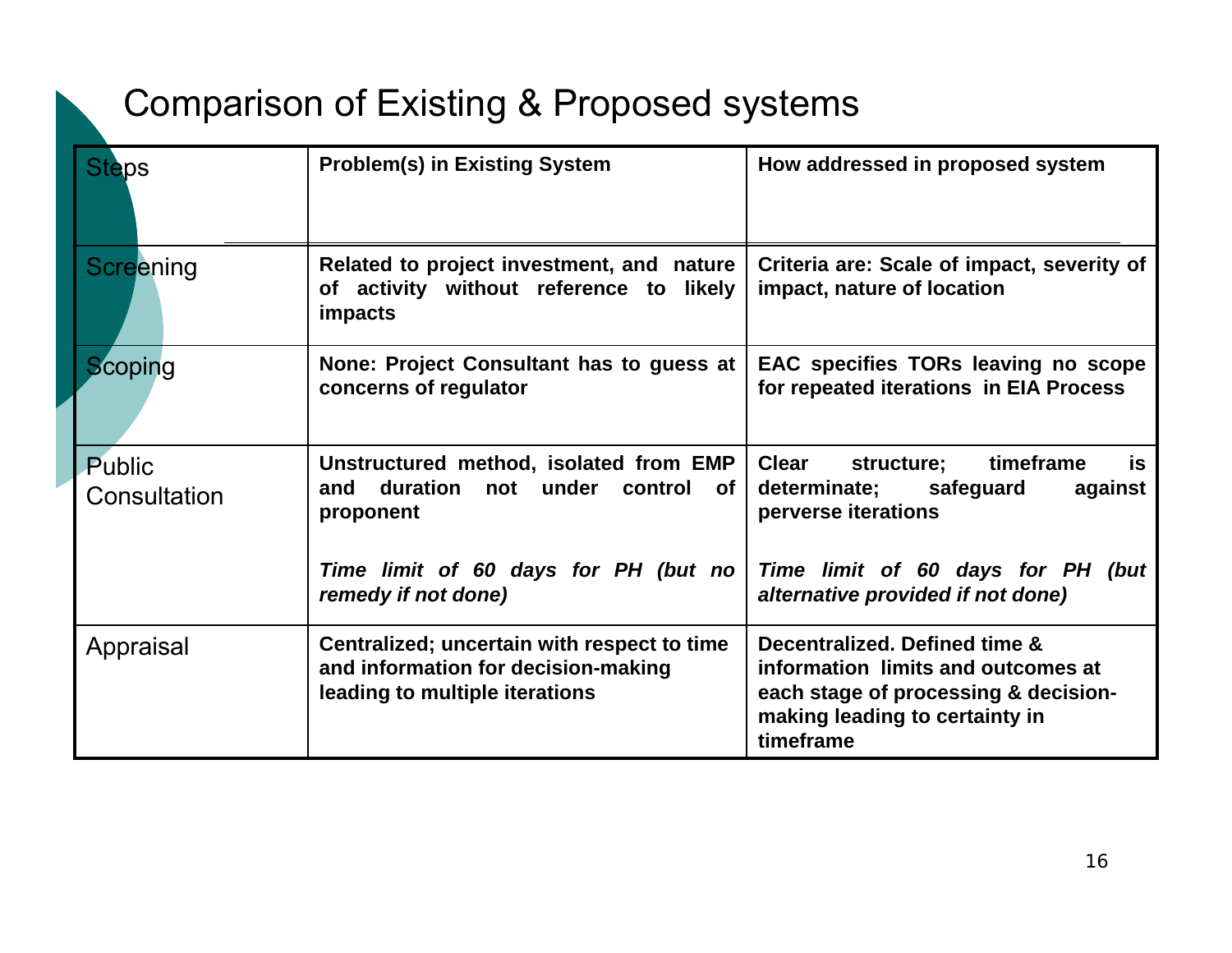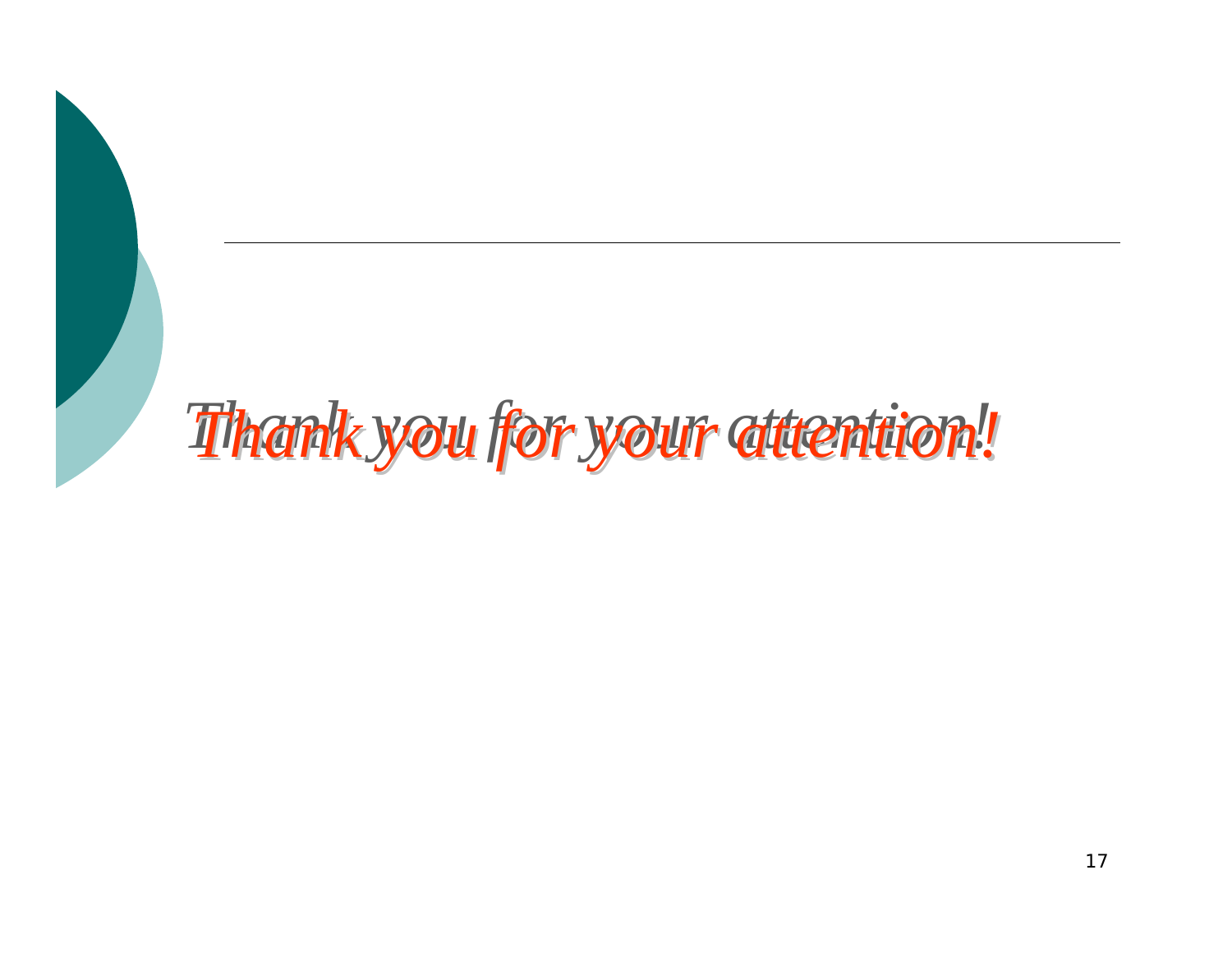#### **SCHEDULE**

#### **LIST OF PROJECTS OR ACTIVITIES REQUIRING PRIOR**

|   | S.No.          | <b>Project or Activity</b>                                                            | NIC code<br>(2004)                                                              | <b>ISIC</b> | ENVIRONMENTAL CLEARANCE                                                                                             | Category                                                                                              |                                                                                                                       | <b>Conditions if</b><br>any     |  |
|---|----------------|---------------------------------------------------------------------------------------|---------------------------------------------------------------------------------|-------------|---------------------------------------------------------------------------------------------------------------------|-------------------------------------------------------------------------------------------------------|-----------------------------------------------------------------------------------------------------------------------|---------------------------------|--|
|   |                |                                                                                       |                                                                                 | Code        | $\mathbf{A}$                                                                                                        | A/B                                                                                                   | $\, {\bf B}$                                                                                                          |                                 |  |
| 1 |                |                                                                                       |                                                                                 |             |                                                                                                                     | Mining, extraction of natural resources and power generation (for a specified<br>production capacity) |                                                                                                                       |                                 |  |
|   | (a)            | Mining of minerals                                                                    | 101excluding<br>10103, 102<br>excluding<br>10203, 120,<br>131, 132, 141,<br>142 |             | 50 ha. of<br>$\geq$<br>mining<br>lease<br>area                                                                      | $<$ 50 $ha$ .<br>$>$ 15ha. of<br>mining<br>lease<br>area                                              | $\leq 15$ ha<br>$\geq$ 5 ha .of<br>mining lease<br>area.                                                              | General<br>Condition (GC-<br>1) |  |
|   | (b)            | Offshore and onshore<br>oil and gas exploration,<br>development<br>$\&$<br>production | 1110, 1120                                                                      |             | All projects                                                                                                        | $\overline{a}$                                                                                        | $\blacksquare$                                                                                                        | $\sim$                          |  |
|   | $\circledcirc$ | River Valley projects                                                                 | 40101,45205,<br>45206                                                           |             | $(i) \geq 20$ MW<br>hydroelectric<br>power<br>generation;<br>$(ii) \ge 10,000$ ha.<br>of culturable<br>command area |                                                                                                       | $(i) < 20$ MW<br>hydroelectric<br>power<br>generation;<br>(ii) < 10,000<br>ha.<br>of<br>culturable<br>command<br>area | $GC-1$                          |  |
|   | (d)            | <b>Thermal Power Plants</b>                                                           | 40102, 40103,<br>45207                                                          |             | $\geq$ 500<br><b>MW</b><br>(coal & gas<br>based);<br>$\geq$ 50 MW<br>(diesel based)                                 |                                                                                                       | $< 500$ MW<br>(coal & gas<br>based);<br>$50$<br>MW<br>(diesel<br>based)                                               | $GC-1$<br>18                    |  |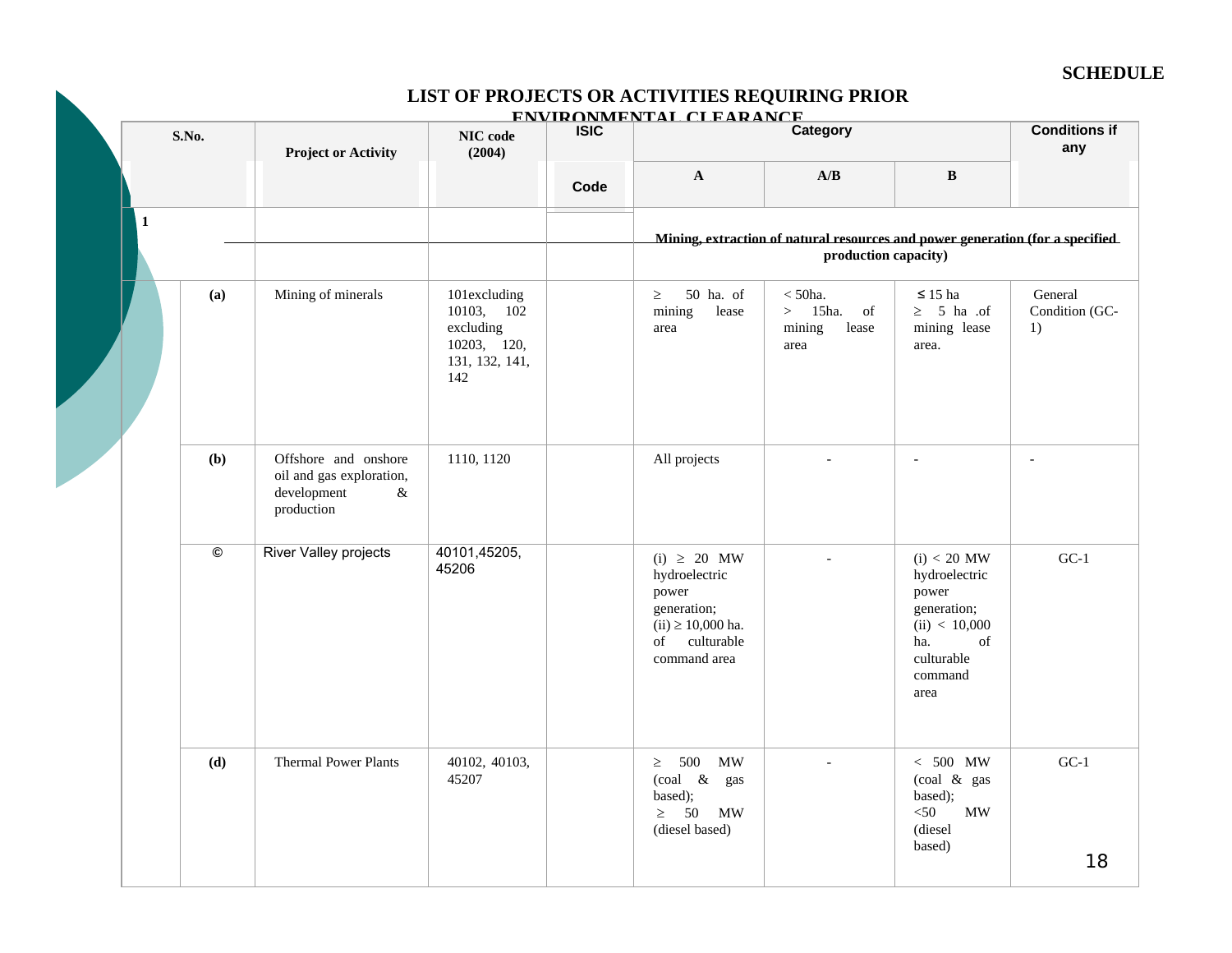| (e)                     | Nuclear power projects<br>processing of<br>and<br>nuclear fuel    | 40104, 45207<br>All projects<br>23300 |                                                              |        |                                                           |        |
|-------------------------|-------------------------------------------------------------------|---------------------------------------|--------------------------------------------------------------|--------|-----------------------------------------------------------|--------|
| $\overline{2}$          |                                                                   |                                       |                                                              |        | <b>Primary Processing</b>                                 |        |
| (a)                     | Coal washeries                                                    | 10103, 10203                          | $\geq 1$ million                                             | $\Box$ | $<$ 1 million                                             |        |
|                         |                                                                   |                                       | ton/annum<br>throughput of<br>coal                           |        | ton/annum<br>throughput of<br>coal                        | $GC-I$ |
| (b)                     | Mineral beneficiation                                             |                                       | 0.1million<br>$\geq$<br>ton/annum<br>mineral<br>throughput   |        | $< 0.1$ million<br>ton/annum<br>mineral<br>throughput     | $GC-1$ |
| $\mathbf{3}$            |                                                                   |                                       |                                                              |        | <b>Materials Production</b>                               |        |
| (a)                     | metallurgical<br>Primary<br>industries (ferrous & non<br>ferrous) | 271<br>excluding<br>27120, 272        | All projects                                                 |        |                                                           |        |
| (b)                     | Sponge iron industry                                              | 27120                                 | $\overline{a}$                                               |        | All projects                                              | $GC-1$ |
| $\odot$                 | Cement plants                                                     | 26941,26942,<br>26949                 | $\geq 1.0$ million<br>tonnes/annum<br>production<br>capacity |        | $< 1.0$ million<br>tonnes/annum<br>production<br>capacity | $C-1$  |
| (d).                    | Manufacture of lead<br>acid batteries                             |                                       | All projects                                                 |        | $\overline{a}$                                            |        |
| $\overline{\mathbf{4}}$ |                                                                   |                                       |                                                              |        | <b>Materials Processing</b>                               |        |
| (a)                     | Petroleum<br>refining<br>industry                                 | 2320                                  | All projects                                                 | $\sim$ |                                                           |        |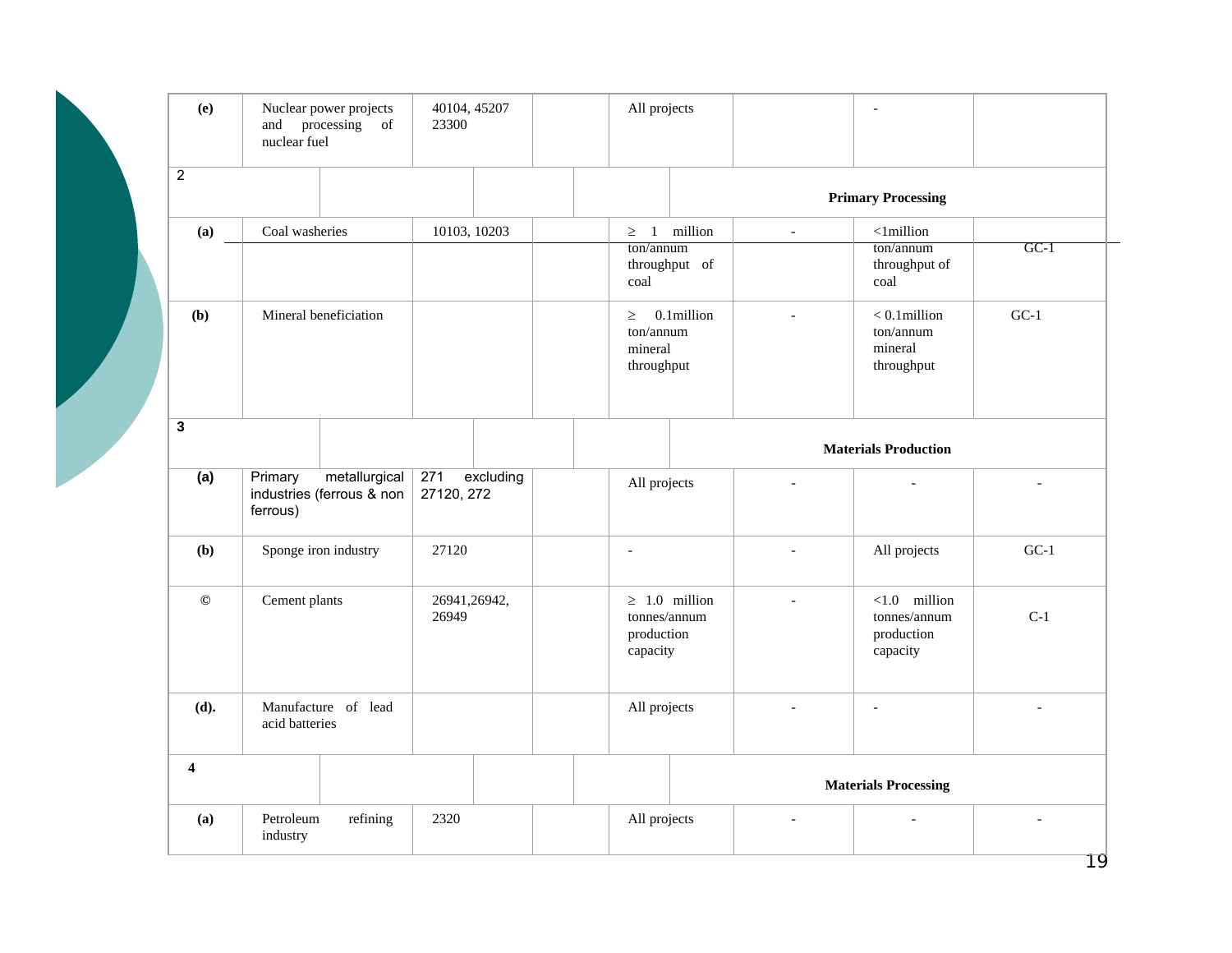|  |                | (b)     | Coke oven plants                         | 231                        | All projects                                                                                                | $\overline{\phantom{a}}$         | $\overline{\phantom{a}}$                                                                                 |                                                                                                                                                                                      |              |
|--|----------------|---------|------------------------------------------|----------------------------|-------------------------------------------------------------------------------------------------------------|----------------------------------|----------------------------------------------------------------------------------------------------------|--------------------------------------------------------------------------------------------------------------------------------------------------------------------------------------|--------------|
|  |                | $\odot$ | Asbestos<br>based<br>products            | $\blacksquare$             | All projects                                                                                                | $\overline{a}$                   | $\overline{\phantom{a}}$                                                                                 |                                                                                                                                                                                      |              |
|  |                | (d)     | Chlor-alkali industry,                   | 24117*                     | 100<br><b>TPD</b><br>$\geq$                                                                                 | $\overline{\phantom{a}}$         | $<$ 100<br><b>TPD</b>                                                                                    | $GC-1$                                                                                                                                                                               |              |
|  |                |         | soda ash industry                        |                            | production<br>capacity<br><b>or</b><br>located out side<br>notified<br>the<br>industrial<br>area/<br>estate |                                  | production<br>capacity<br>and located<br>within<br>$\mathbf{a}$<br>notified<br>industrial<br>area/estate | (No new<br>Mercury Cell<br>based plants<br>will be<br>permitted and<br>existing units<br>converting to<br>membrane cell<br>technology are<br>exempted from<br>this<br>Notification ) |              |
|  |                | (e)     | Leather/skin/hide<br>processing industry | 1911<br>excluding<br>19116 |                                                                                                             |                                  | Located<br>within<br>$\rm{a}$<br>notified<br>industrial<br>$\text{area}/\text{ estate}$                  | Specific<br>condition<br>(SC)<br>(No new unit<br>and expansion<br>of an existing<br>unit will be<br>permitted<br>outside<br>notified<br>industrial area<br>/estate)                  | $\mathbf{a}$ |
|  | $\overline{5}$ |         |                                          |                            |                                                                                                             |                                  |                                                                                                          |                                                                                                                                                                                      |              |
|  |                |         |                                          |                            |                                                                                                             | <b>Manufacturing/Fabrication</b> |                                                                                                          |                                                                                                                                                                                      |              |
|  |                |         |                                          |                            |                                                                                                             |                                  |                                                                                                          |                                                                                                                                                                                      |              |

 $\mathbf{N}$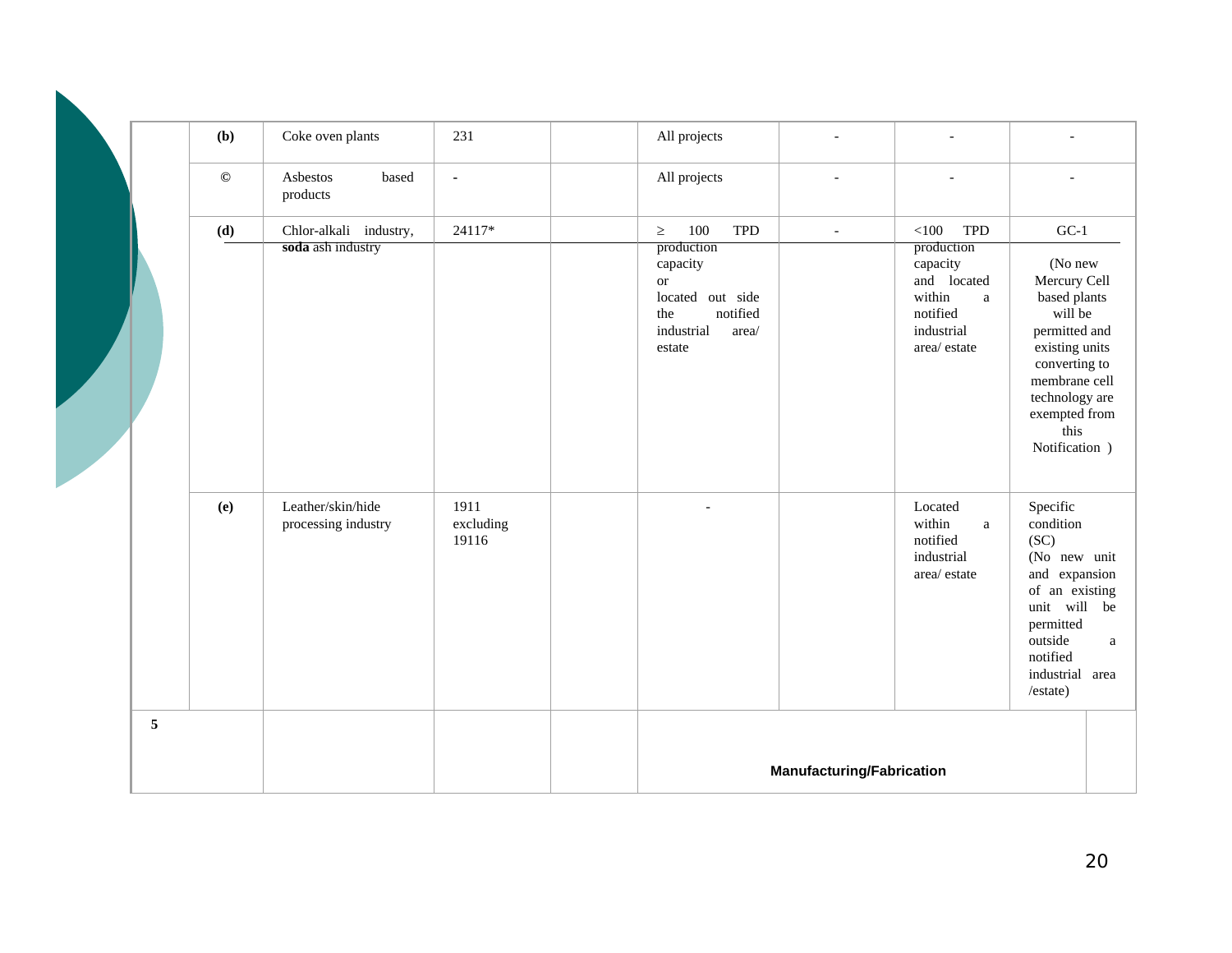| (a)     | Chemical fertilizers                                                                                                                                                                         | 2412                                                             | All projects                                                         |                                                       |           |
|---------|----------------------------------------------------------------------------------------------------------------------------------------------------------------------------------------------|------------------------------------------------------------------|----------------------------------------------------------------------|-------------------------------------------------------|-----------|
| (b)     | Pesticides & Pesticides<br>intermediates<br>(excluding<br>formulations)                                                                                                                      | $2421*$                                                          | All projects                                                         |                                                       |           |
| $\odot$ | Petro-chemical<br>complexes (industries<br>based on processing of<br>petroleum fractions &<br>natural gas and/or<br>reforming to aromatics)                                                  |                                                                  | All projects                                                         |                                                       |           |
| (d)     | Manmade<br>fibres<br>manufacturing                                                                                                                                                           | 2430                                                             | Rayon                                                                | Others                                                | $GC-1$    |
| (e)     | Petrochemical<br>based<br>processing (processes<br>other than cracking &<br>reformation and not<br>covered under<br>the<br>complexes)                                                        |                                                                  | Located out side<br>notified<br>the<br>industrial<br>area/<br>estate | Located in a<br>notified<br>industrial<br>area/estate | $GC-1$    |
| (f)     | Synthetic<br>organic<br>chemicals<br>industry<br>$\&$<br>(dyes<br>dye<br>intermediates;<br>bulk<br>drugs<br>and<br>intermediates;<br>Synthetic<br>rubbers;<br>basic<br>organic<br>chemcials) | 2411<br>excluding<br>24117*2423<br>excluding<br>24236*;<br>2413* | Located out side<br>notified<br>the<br>industrial<br>area/<br>estate | Located in a<br>notified<br>industrial<br>area/estate | <b>SC</b> |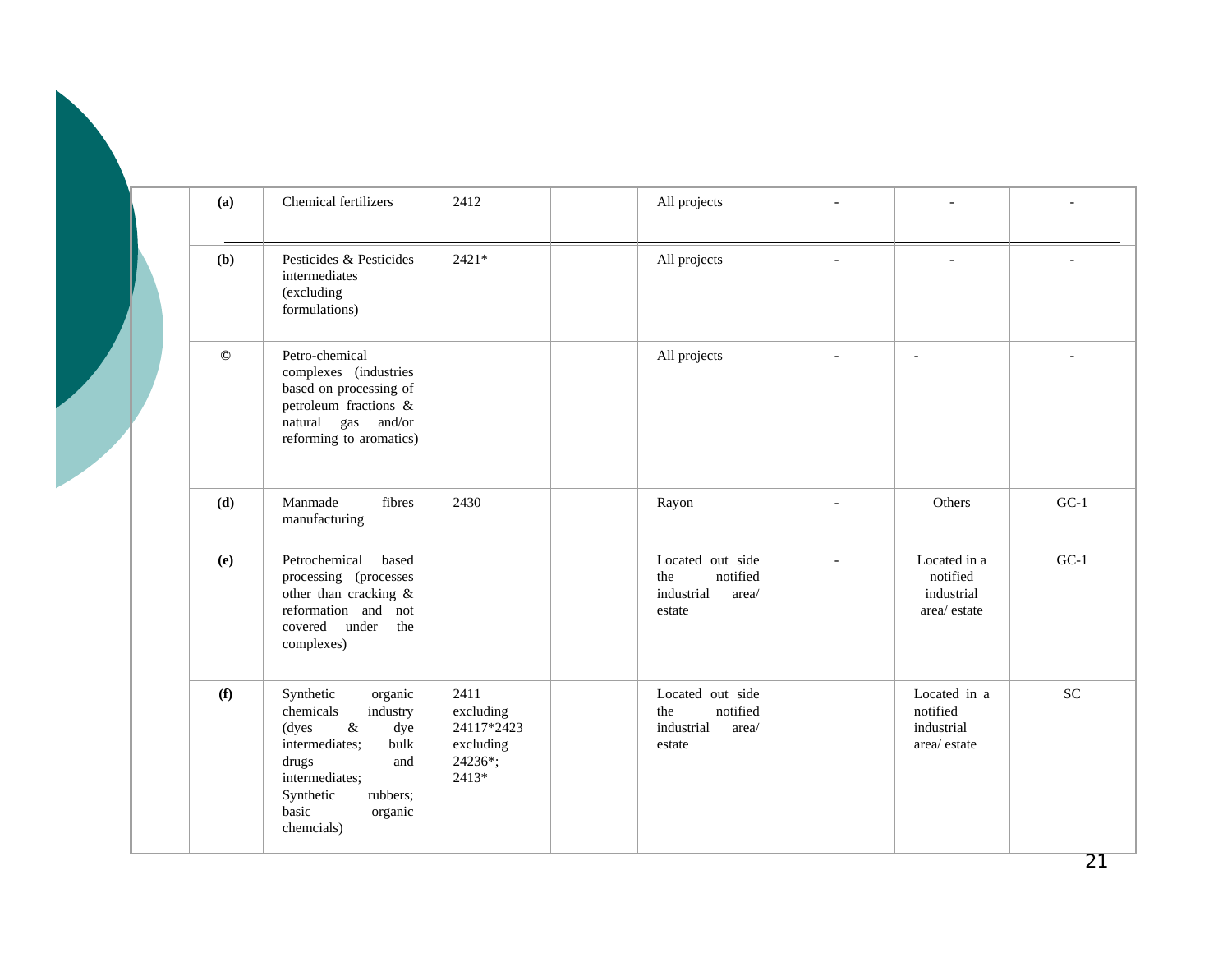| (g)                        | Distilleries                    | 1551,                                                         | Molasses<br>(i) All<br>based distilleries<br>$(ii)$ All Cane<br>juice/<br>non-<br>molasses<br>based |                | Cane<br>All<br>juice/non-<br>molasses<br>based<br>distilleries-<br>$<$ 30 KLD | $GC-1$      |
|----------------------------|---------------------------------|---------------------------------------------------------------|-----------------------------------------------------------------------------------------------------|----------------|-------------------------------------------------------------------------------|-------------|
| (h)                        | Integrated<br>paint<br>industry | 24222                                                         | $\geq 30$<br>distilleries<br><b>KLD</b><br>$\blacksquare$                                           | $\overline{a}$ | All projects                                                                  | $GC-1$      |
| (i)                        | Pulp & paper industry           | 2101                                                          | Pulp<br>manufacturing<br>and<br>Pulp&<br>Paper<br>manufacturing<br>industry                         | $\overline{a}$ | (Paper<br>manufacturin<br>industry<br>g<br>without pulp<br>manufacturin<br>g) | $GC-1$      |
| (j)                        | Sugar Industry                  | 1542<br>excluding<br>(gur & boora)<br>15422&23,<br>15426 & 27 |                                                                                                     | $\overline{a}$ | $\geq 2500$ tcd<br>cane<br>crushing<br>capacity                               | $GC-1$      |
| $\left( \mathbf{k}\right)$ | Induction/arc furnaces          |                                                               | $\overline{\phantom{a}}$                                                                            | $\blacksquare$ | All projects                                                                  | GC-1 $&$ SC |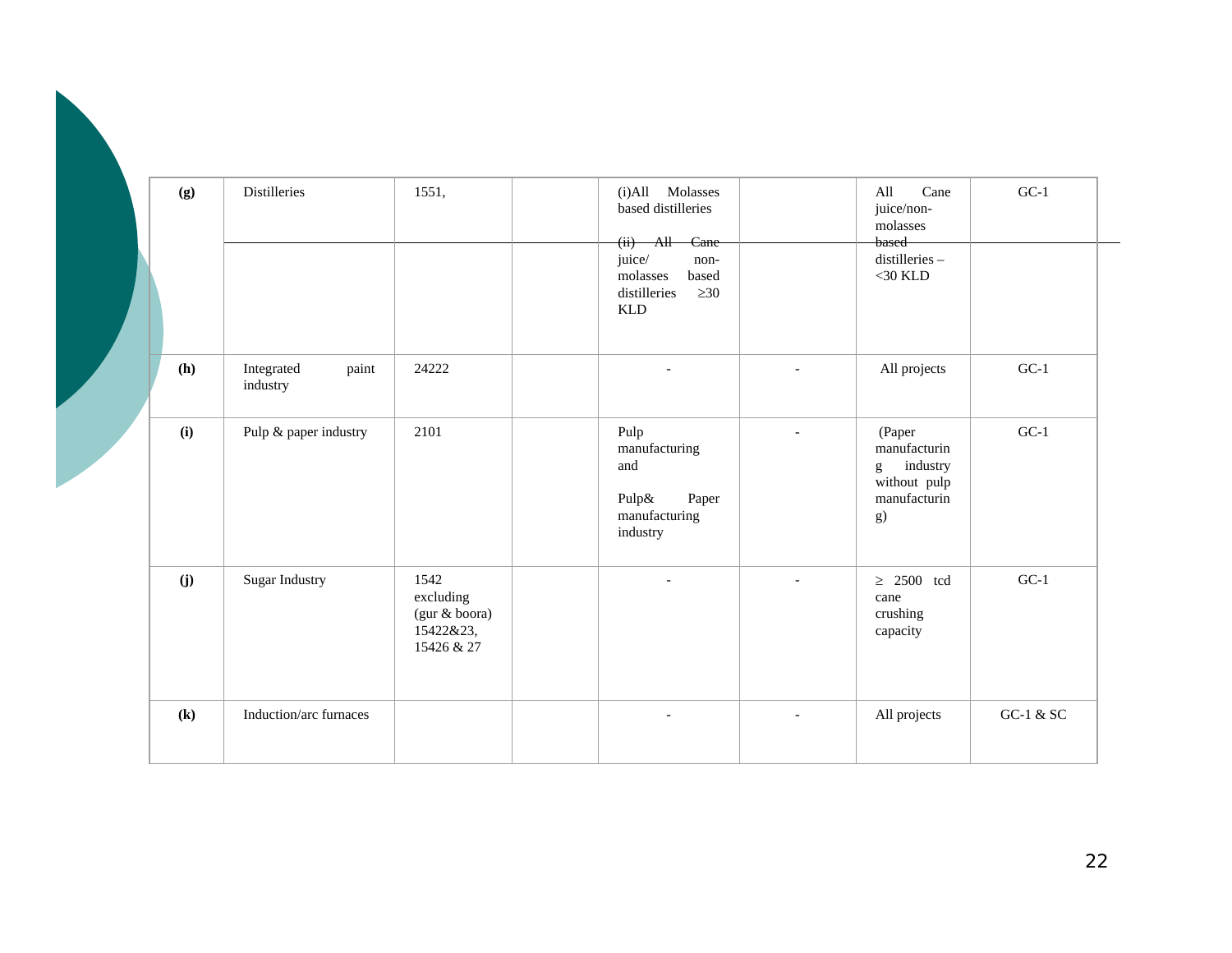| (1)            | Automobile<br>manufacturing<br>units<br>(Scooters, motorcycles,<br>cars, trucks and other<br>heavy duty vehicles)                                                                               | 3410   |                                                                          | All projects |                                                                 |                        |
|----------------|-------------------------------------------------------------------------------------------------------------------------------------------------------------------------------------------------|--------|--------------------------------------------------------------------------|--------------|-----------------------------------------------------------------|------------------------|
| 6              |                                                                                                                                                                                                 |        |                                                                          |              |                                                                 | <b>Service Sectors</b> |
| (a)            | $\&$<br>Oil<br>gas<br>transportation pipe line<br>(crude and refinery/<br>petrochemical<br>products)                                                                                            | 60300  | All<br>projects<br>passing<br>through<br>more<br>than<br>one<br>State/UT |              | All projects<br>within a State<br>or UT                         | $\mathbb{I}$           |
| (b)            | Isolated<br>storage &<br>handling of hazardous<br>chemicals<br>(As per)<br>threshold<br>planning<br>quantity indicated in<br>column 3 of schedule 2<br>& 3 of MSIHC Rules<br>1989 amended 2000) | 63023* |                                                                          |              | All projects                                                    | $GC-1$                 |
| $\overline{7}$ |                                                                                                                                                                                                 |        |                                                                          |              | <b>Physical Infrastructure including Environmental Services</b> |                        |
| (a)            | Air ports                                                                                                                                                                                       |        | All projects                                                             |              |                                                                 |                        |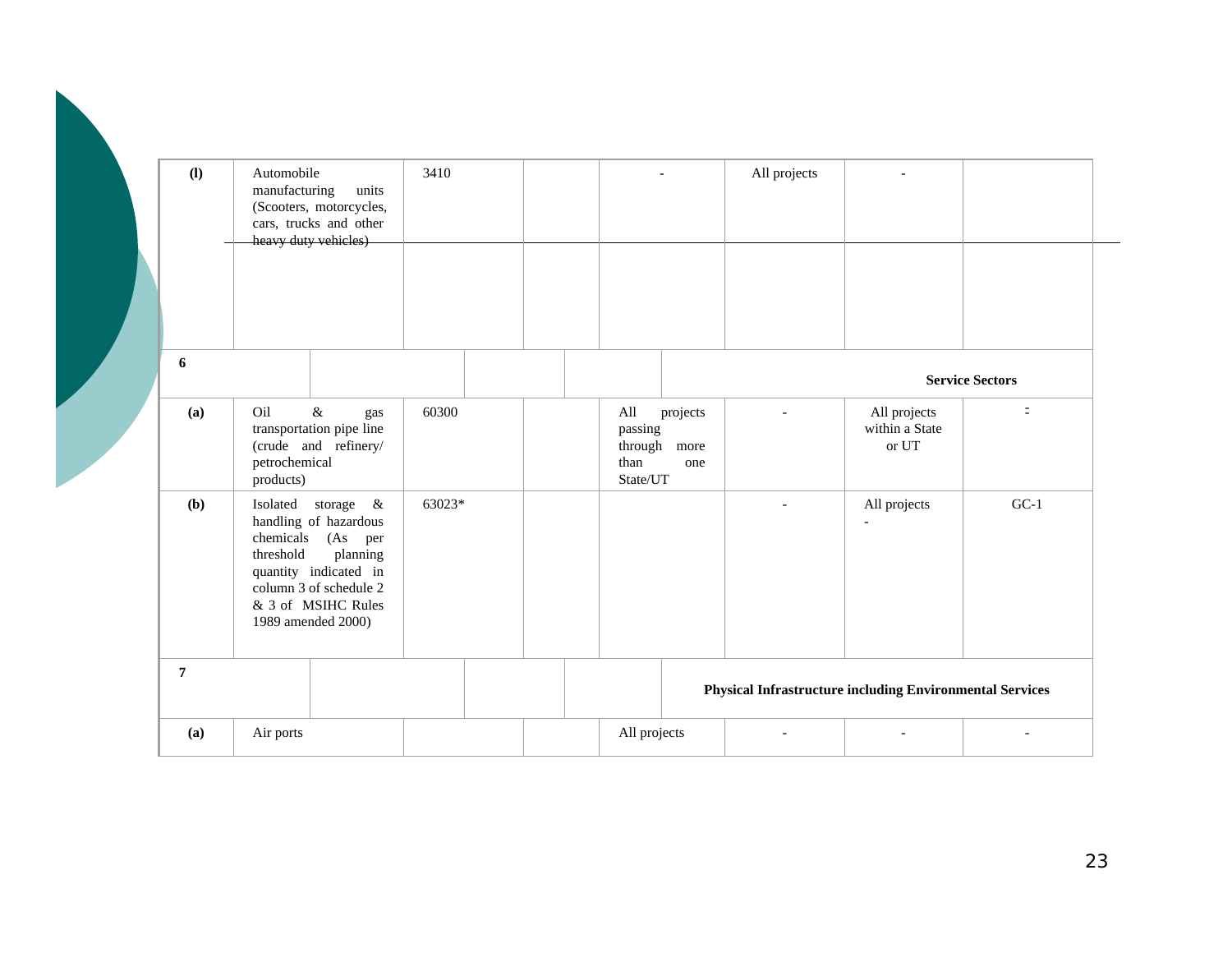| (b)     | All ship breaking yards<br>including<br>ship<br>breaking units                                                                                                                                                                                                                 | 35117          |                        | All projects                                                                             |                                                      |                                                                                                                                                                                                                                                            |        |
|---------|--------------------------------------------------------------------------------------------------------------------------------------------------------------------------------------------------------------------------------------------------------------------------------|----------------|------------------------|------------------------------------------------------------------------------------------|------------------------------------------------------|------------------------------------------------------------------------------------------------------------------------------------------------------------------------------------------------------------------------------------------------------------|--------|
| $\odot$ | Industrial<br>$\emph{estates}/$<br>complexes/<br>parks/<br>areas,<br>export<br>Zones<br>processing<br>Special<br>(EPZs),<br>Economic<br>Zones<br>(SEZs),<br>Biotech<br>Parks, Leather<br>Complexes<br>,having<br>projects or activities<br>which require EC as<br>per Schedule | $\blacksquare$ |                        | projects<br>All<br>covering an area<br>$>\!\!50$ ha.                                     | All projects<br>covering an<br>area of $<$ 50<br>ha- |                                                                                                                                                                                                                                                            |        |
| (d)     | hazardous<br>Common<br>treatment,<br>waste<br>storage and disposal<br>facilities (TSDFs)                                                                                                                                                                                       | $\blacksquare$ | 3712,<br>3722,<br>3800 | All projects                                                                             |                                                      | $\sim$                                                                                                                                                                                                                                                     |        |
| (e)     | Ports, Harbours                                                                                                                                                                                                                                                                | 45203*         |                        | $\geq$ 5 million TPA<br>of cargo handling<br>capacity<br>(excluding<br>fishing harbours) |                                                      | $< 5$ million<br><b>TPA</b><br>$% \left( \left( \mathcal{A},\mathcal{A}\right) \right) =\left( \mathcal{A},\mathcal{A}\right)$ of<br>cargo<br>handling<br>capacity<br>and/or<br>ports/<br>harbours<br>$\geq 10,000$<br>TPA of fish<br>handling<br>capacity | $GC-1$ |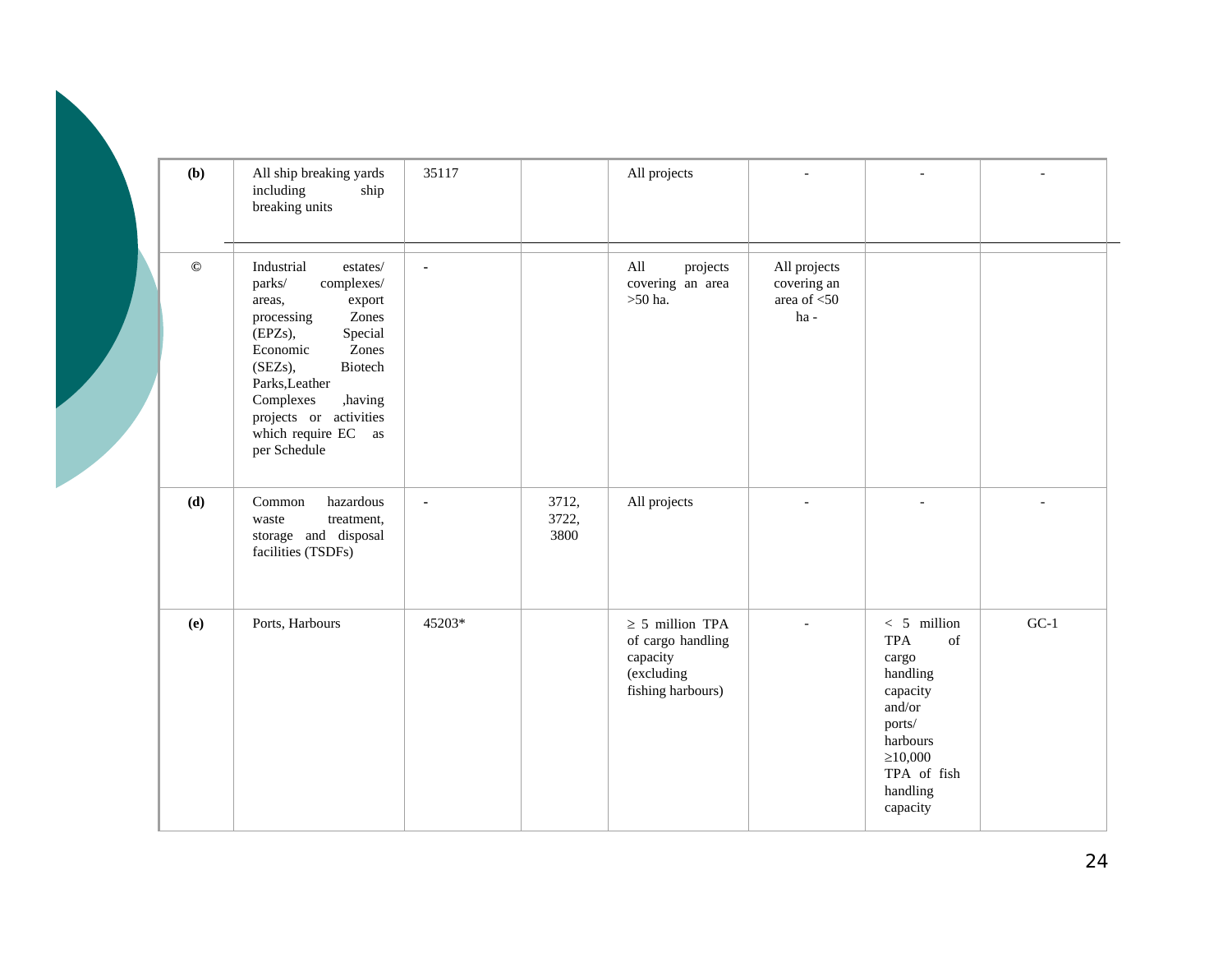| (f) | Roads Highways                                                                  | 45203*              | All<br>new<br>National<br>Highways,<br>Express<br>ways<br>and bypasses<br>$\geq$ 30 km length<br>$\hbox{or}\hskip 1in$<br>All<br>National<br>Highways,<br>Express<br>way<br>expansion<br>projects<br>$\geq 30$ km length<br>and<br>additional right<br>of way of more<br>than 20 m |              | <b>State</b><br>All<br>Highway<br>projects $\geq$<br>30<br>km<br>length<br>All State<br>Highway<br>expansion<br>projects<br>$\geq 30$ km<br>length<br>and<br>additional<br>right<br>of<br>$% \left( \left( \mathcal{A},\mathcal{A}\right) \right) =\left( \mathcal{A},\mathcal{A}\right)$ of<br>way<br>than<br>more<br>$20\ {\rm m}$ | $GC-1$ |
|-----|---------------------------------------------------------------------------------|---------------------|------------------------------------------------------------------------------------------------------------------------------------------------------------------------------------------------------------------------------------------------------------------------------------|--------------|--------------------------------------------------------------------------------------------------------------------------------------------------------------------------------------------------------------------------------------------------------------------------------------------------------------------------------------|--------|
| (g) | Aerial<br>passengers<br>$\geq 1000$<br>ropeways<br>metre above the sea<br>level | 45203*              |                                                                                                                                                                                                                                                                                    | All projects |                                                                                                                                                                                                                                                                                                                                      |        |
| (h) | Effluent<br>Common<br>Treatment<br>Plants<br>(CETPs)                            | $\bar{\phantom{a}}$ |                                                                                                                                                                                                                                                                                    | All projects |                                                                                                                                                                                                                                                                                                                                      |        |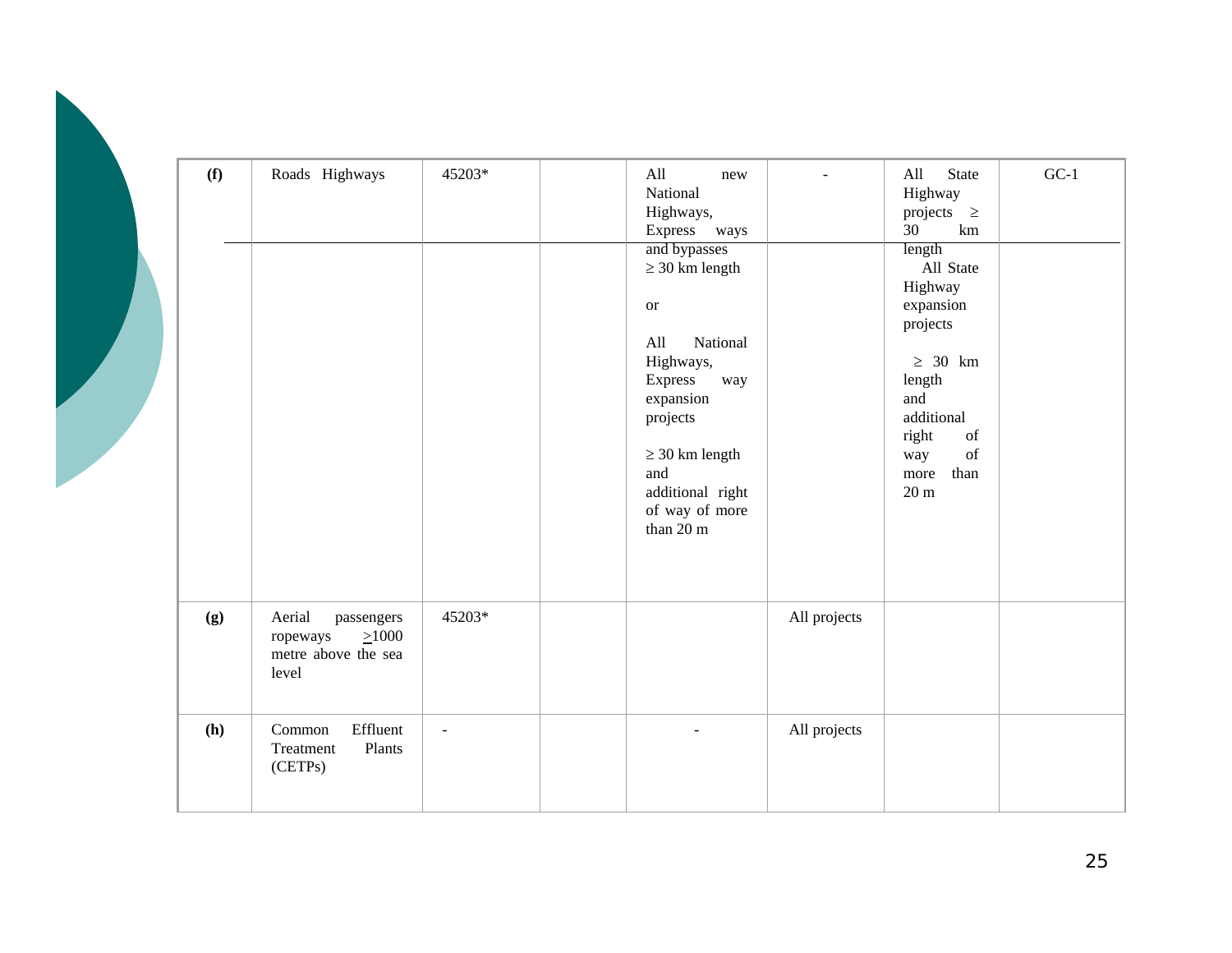|  | (i)                        | Common<br>Biomedical<br>Waste<br>Management<br>Facility (CBMWF)       | $\sim$                                                              | $\blacksquare$                              | $\sim$                                                      | All projects                                                                     | $GC-1$                                                                                                                                            |
|--|----------------------------|-----------------------------------------------------------------------|---------------------------------------------------------------------|---------------------------------------------|-------------------------------------------------------------|----------------------------------------------------------------------------------|---------------------------------------------------------------------------------------------------------------------------------------------------|
|  | (j)                        | Common Municipal<br>Solid<br>Waste<br>Management<br>Facility (CMSWMF) | 90001                                                               | $\overline{a}$                              |                                                             | All projects                                                                     | $GC-1$                                                                                                                                            |
|  | $\left( \mathbf{k}\right)$ | Mass<br>Rapid<br>Transport<br>Systems<br>in Metro Cities              | 60212                                                               | All projects                                |                                                             |                                                                                  |                                                                                                                                                   |
|  | (1)                        | Bridges,<br>Flyovers,<br>in urban<br>Tunnels<br>areas                 | 45203                                                               |                                             |                                                             | All projects                                                                     | $GC-1$                                                                                                                                            |
|  | $\bf 8$                    |                                                                       |                                                                     |                                             | <b>Construction/Town(ship)/Commercial Complexes/Housing</b> |                                                                                  |                                                                                                                                                   |
|  | (a)                        | Construction of all<br>projects (Residential<br>and Non Residential)  | 45201,<br>45202,8511<br>0,55101<br>including<br>4510,4530,4<br>540, | ≥1,00,000<br>sq.mtrs of<br>built-up<br>area |                                                             | $\geq$ 20000<br>sq.mtrs and<br>${<}1,00,000$<br>sq.mtrs. of<br>built-up<br>area# | $GC-2$<br>built up area<br>for covered<br>construction;<br>in the case of<br>facilities<br>open to the<br>sky, it will be<br>the activity<br>area |
|  | (b)                        | New<br>Towns,<br>townships<br>and<br>settlement colonies.             | 7010                                                                | Covering an<br>area $\geq$ 100 ha.          |                                                             | Located in<br>an area $\geq 50$<br>ha<br>and $<$ 100<br>ha                       | $GC-2$                                                                                                                                            |
|  |                            |                                                                       |                                                                     |                                             |                                                             |                                                                                  | 26                                                                                                                                                |